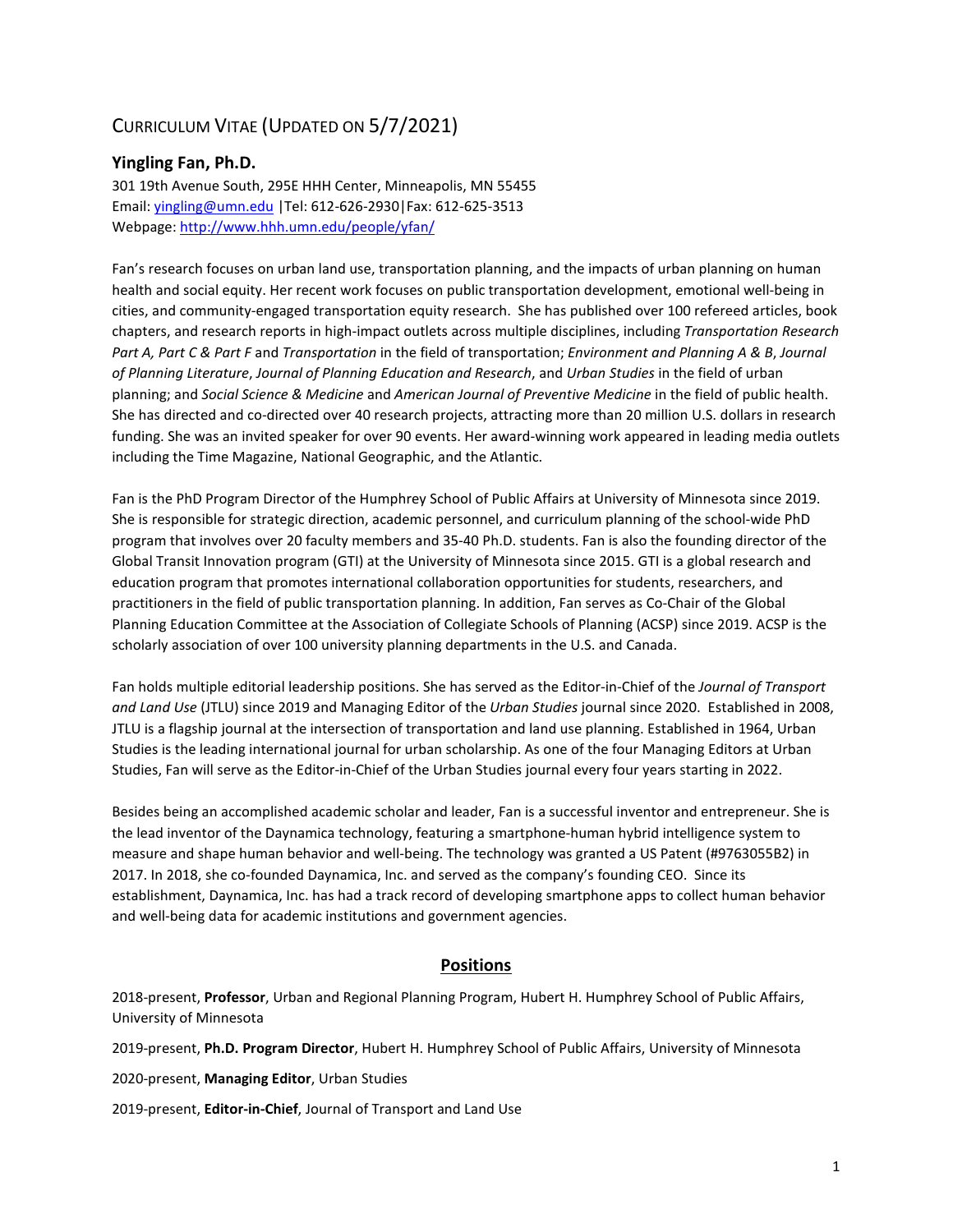2019-present, **Co-Chair**, Global Planning Education Committee, Association of Collegiate Schools of Planning 2015-present, **Director**, Global Transit Innovations Program, University of Minnesota 2008-present, **Faculty Scholar**, Center for Transportation Studies, University of Minnesota 2008-present, **Affiliate Faculty**, Minnesota Population Center, University of Minnesota 2016-2019, **Research Scholar**, Urban Research and Outreach-Engagement Center, University of Minnesota 2017, **Interim Director**, Urban and Regional Planning Program, University of Minnesota 2014-2018, **Associate Professor**, Urban and Regional Planning Program, Hubert H. Humphrey School of Public Affairs, University of Minnesota 2008-2014, **Assistant Professor**, Hubert H. Humphrey School of Public Affairs, University of Minnesota 2010-2011, **Visiting Fellow**, Peking University-Lincoln Institute Center for Urban Development and Land Policy 2007–2008, **Visiting Assistant Professor**, Department of Urban Planning, University of Illinois, Chicago 2006–2007, **Research Intern**, Highway Safety Research Center, Chapel Hill, NC 2003-2007, **Graduate Research Assistant**, Department of City and Regional Planning, University of North Carolina at Chapel Hill 2001–2003, **Assistant Researcher**, Transportation College, Southeast University, Nanjing, China

## **Education**

**Ph.D. in City and Regional Planning**, University of North Carolina at Chapel Hill (2007) **B.S. in Transportation Engineering**, Southeast University, Nanjing, China (2001)

## **Awards and Honors**

| 2020      | Research Partnership Award, Center for Transportation Studies, University of Minnesota                   |
|-----------|----------------------------------------------------------------------------------------------------------|
| 2018      | Instructor of the Year Award, Humphrey School of Public Affairs, University of Minnesota                 |
| 2016      | Honorary Member Award, Women's Transportation Seminar Minnesota Chapter                                  |
| 2014      | Richard P. Braun Distinguished Service Award, Center for Transportation Studies, University of Minnesota |
| 2014      | President's Community-Engaged Scholar Finalist, University of Minnesota                                  |
| 2012-2014 | McKnight Land-Grant Professorship Award, University of Minnesota                                         |
| 2011      | Collaborator of the Year Award, Hennepin County-University Partnership, Minnesota                        |
| 2011      | New Initiatives Award, Center for Urban and Regional Affairs, University of Minnesota                    |
| 2009-2013 | Scholar Award, Children, Youth and Family Consortium, University of Minnesota                            |
| 2009      | Patricia F. Waller Award, Transportation Research Board, Washington, DC                                  |
| 2008      | Pedestrian Committee Best Paper Award, Transportation Research Board, Washington, DC                     |
| 2007      | Journal of Planning Education and Research Writing Workshop Scholarship, Berkeley, CA                    |
| 2003-2005 | Merit-based Assistantship Award, UNC-Chapel Hill                                                         |
| 1997-2001 | Outstanding Student Award, Southeast University, China                                                   |
|           |                                                                                                          |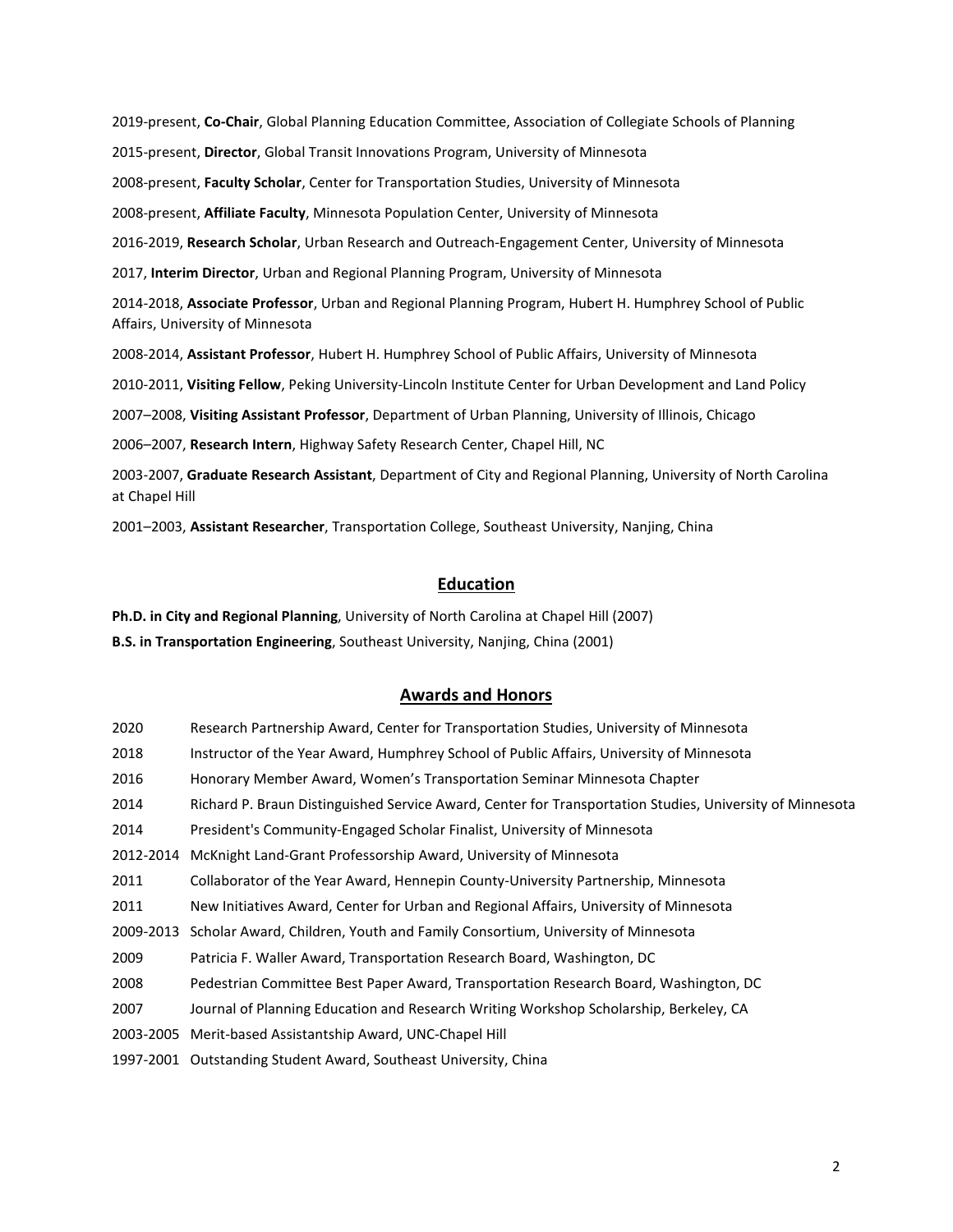## **Patent**

**Fan, Y.**, Wolfson, J., and Adomavicius, G. (2017). Travel and Activity Capturing. United States Patent and Trademark Office. Patent No. US9763055B2. Grant Date: September 12, 2017.

## **Publications**

(Underline denotes that coauthor was graduate student or research associate under my supervision; \* denotes that I served as the corresponding author for the article.)

### *Refereed Journal Articles*

- 1. Wexler, N., **Fan, Y.\*,** Das, K., & French, S. (2021). Randomized Informational Intervention and Adult Park-Use and Park-Based Physical Activity Behaviors in Low-Income, Racially Diverse Urban Neighborhoods. *Journal of Physical Activity and Health*. Accepted.
- 2. Wexler, N., Ryan, G., Das, K., & **Fan, Y.\*** (2021). Free Transit Passes and School Attendance among High School Students. *Transportation Research Record*[. https://doi.org/10.1177/0361198121996360.](https://doi.org/10.1177%2F0361198121996360)
- 3. Song, Y., Ren, S., Wolfson, J., Zhang, Y., Brown, R., & **Fan, Y.** (2021). Visualizing, clustering, and characterizing activity-trip sequences via weighted sequence alignment and functional data analysis. *Transportation Research Part C: Emerging Technologies*, *126*, 103007.
- 4. French, S. A., **Fan, Y.**, Kunin-Batson, A. S., Berge, J. M., Kohli, N., Lamm, R. Z., & Sherwood, N. E. (2021). Three-Year Changes in Low-Income Children's Physical Activity: Prospective Influence of Neighborhood Environment and Parent Supportive Behavior. *The Journal of Pediatrics: X*, *6*, 100066.
- 5. Das, K., Jones-Harrell, C., **Fan, Y.**, Ramaswami, A., Orlove, B., Botchway, N. (2020). Understanding subjective well-being: perspectives from psychology and public health. *Public Health Review*, 41 (1),1-32.
- 6. Ambrose, G., Das, K., **Fan, Y.**, & Ramaswami, A. (2020). Is gardening associated with greater happiness of urban residents? A multi-activity, dynamic assessment in the Twin-Cities region, USA. *Landscape and Urban Planning*, *198*, 103776.
- 7. Miller, J. M., **Fan, Y**., Sherwood, N. E., Osypuk, T., & French, S. (2020). Are low income children more physically active when they live in homes with bigger yards? A longitudinal analysis of the NET-Works Study. *Health & Place*, *63*, 102330.
- 8. Le, H. T., Buehler, R., **Fan, Y.**, & Hankey, S. (2020). Expanding the positive utility of travel through weeklong tracking: Within-person and multi-environment variability of ideal travel time. *Journal of Transport Geography*, *84*, 102679.
- 9. Lal, R. M., Das, K., **Fan, Y.**, Barkjohn, K. K., Botchwey, N., Ramaswami, A., & Russell, A. G. (2020). Connecting air quality with emotional well-being and neighborhood infrastructure in a US city. *Environmental Health Insights*, *14*, 1178630220915488.
- 10. Tao, T., Wu, X., Cao, J., **Fan, Y.**, Das, K., & Ramaswami, A. (2020). Exploring the Nonlinear Relationship between the Built Environment and Active Travel in the Twin Cities. *Journal of Planning Education and Research*, 0739456X20915765.
- 11. French, S. A., Sherwood, N. E., **Fan, Y.**, Kunin-Batson, A., & Berge, J. M. (2020). Perceived Environment, Parent Supportive Behaviors and Changes in Pre-school Children's Physical Activity over Three Years. *Annals of Behavioral Medicine*, Vol. 54, pp. S501-S501.
- 12. Brown, R., Fan, Y., Das, K., & Wolfson, J. (2020). Iterated multisource exchangeability models for individualized inference with an application to mobile sensor data. *Biometrics*.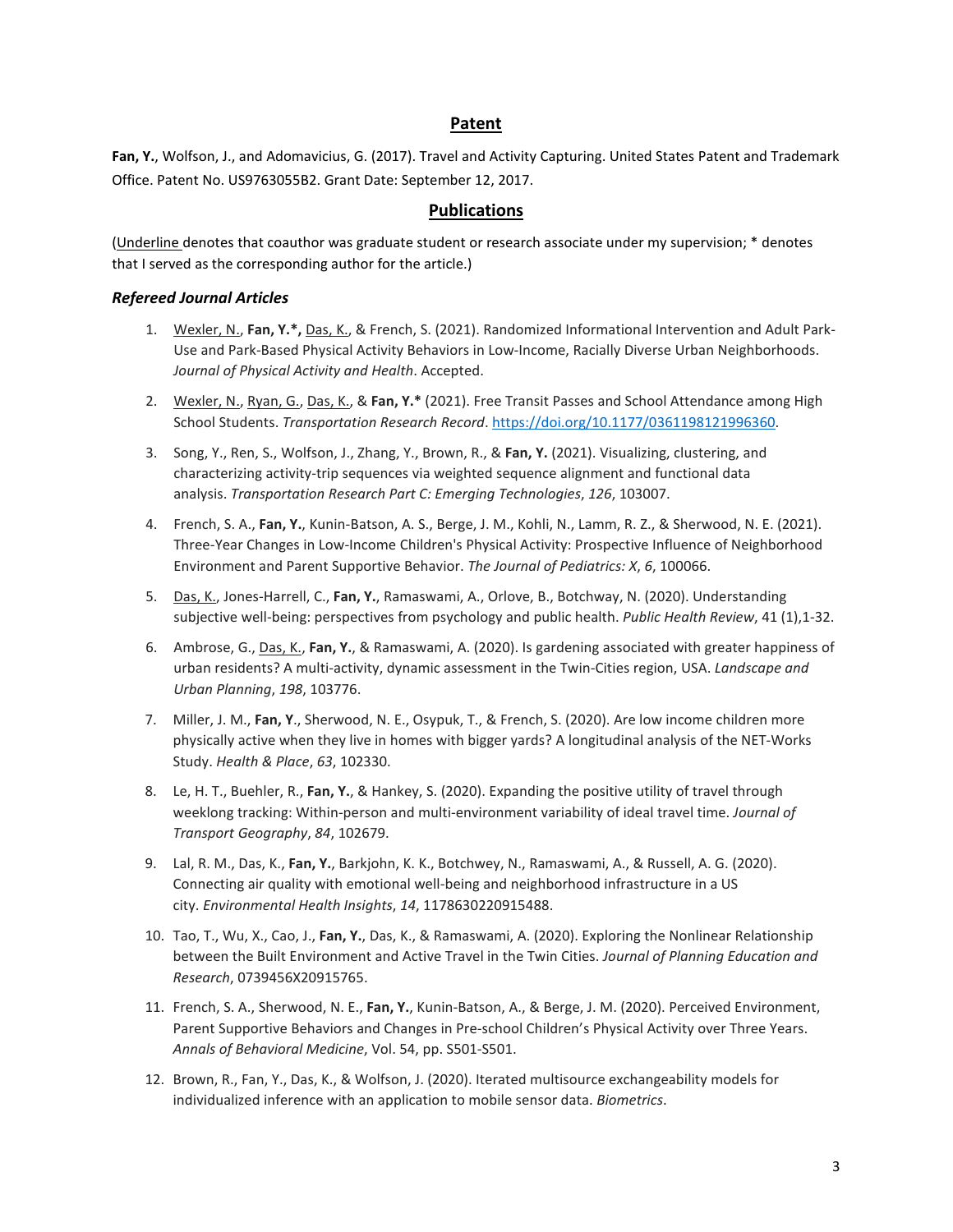- 13. Glasgow, T. E., Le, H. T., Geller, E. S., **Fan, Y.**, & Hankey, S. (2019). How transport modes, the built and natural environments, and activities are associated with mood: A GPS smartphone app study. *Journal of Environmental Psychology*, doi: 10.1016/j.jenvp.2019.101345.
- 14. **Fan, Y.**\*, Brown, R., Das, K., Wolfson, J. (2019) Understanding trip happiness using smartphone-based data: The effects of trip- and person-level characteristics. Transport Findings. DOI: 10.32866/7124.
- 15. Ji, Y., Gao, L., **Fan, Y.**, and Zhang, R. (2019). Waiting Time Perceptions at Bus and Metro Stations in Nanjing, China: The Importance of Station Amenities, Trip Contexts, and Passenger Characteristics. *Transportation Letters: the International Journal of Transportation Resear*ch, 11 (9), 479-485
- 16. Yang, S., **Fan, Y.\*,** Deng, W, and Cheng, L. (2019) Do built environment effects on travel behavior differ between household members? A case study of Nanjing, China. *Transport Policy,* [81,](https://doi.org/10.1016/j.tranpol.2017.12.006) 360-370.
- 17. Chen, S., **Fan, Y.**, Cao, Y., & Khattak, A. (2019). Assessing the relative importance of factors influencing travel happiness. *Travel Behaviour and Society*, *16*, 185-191.
- 18. Wu, X., Tao, T., Cao, J., **Fan, Y.**, & Ramaswami, A. (2019). Examining threshold effects of built environment elements on travel-related carbon-dioxide emissions. *Transportation Research Part D: Transport and Environment*, *75*, 1-12.
- 19. Wang, L., Ma, W., **Fan, Y.**, and Zuo, Z. (2019). Trip chain extraction using smartphone-collected trajectory data. *Transportmetrica B: Transport Dynamics*. 7(1): 225-274.
- 20. Zhu, J., and **Fan, Y.**\* (2018). Daily travel behavior and emotional well-being: Effects of trip mode, duration, purpose, and companionship. Transportation Research Part A: Policy and Practice. 118: 360- 373.
- 21. Guthrie, A., Burga, H., and **Fan, Y.**\* (2018). Collaboration in mitigating spatial and skills mismatch: Exploring shared understandings between transit planners and workforce professionals. Journal of Transport and Land Use. 11(1): 1081-1100.
- 22. Sun, T. and **Fan, Y.** (2018). Inequitable job accessibility across educational and hukou groups in Beijing: An analysis of transit-based accessibility to sectoral jobs. Journal of Transport and Land Use. 11(1): 791- 803.
- 23. Song, Y., **Fan, Y.**, Li, X., Ji, Y. (2018). Multidimensional Visualization of Transit Smartcard Data Using Space-Time Plots and Data Cubes. *Transportation*. *45*(2): 311-333.
- 24. Qi, Y, **Fan, Y.\*,** Hu, L., and Sun, T. (2018). Decade-long changes in spatial mismatch in Beijing, China: Are disadvantaged population better or worse off? *Environment and Planning A. 50*(4): 848-868.
- 25. Zhu, J., & **Fan, Y.**\* (2018). Commute happiness in Xi'an, China: Effects of commute mode, duration, and frequency. *Travel Behaviour and Society*, *11*, 43-51.
- 26. Li, X., **Fan, Y.**\*, and Wu, L. (2017). CO2 emissions and expansion of railway, road, airline and in-land waterway networks over the 1985-2013 period in China: A time series analysis. *Transportation Research Part D: Transport and Environment, 57*: 130-140*.*
- 27. Martin, B.D., Addona, V., Wolfson, J., Adomavicius, G., **Fan, Y.** (2017) Methods for Real-Time Prediction of the Mode of Travel Using Smartphone-Based GPS and Accelerometer Data. *Sensors*, *17*: 2058-78.
- 28. Xu, W., Guthrie, A., **Fan, Y.**, and Li, Y. (2017). Transit-Oriented Development in China: Literature Review and Evaluation of TOD Potential across 50 Chinese Cities. *Journal of Transport and Land Use, 10*(1): 743- 762.
- 29. Guthrie, A., **Fan, Y.**, and Das, K. (2017). Accessibility Scenario Analysis of Hypothetical, Future Transit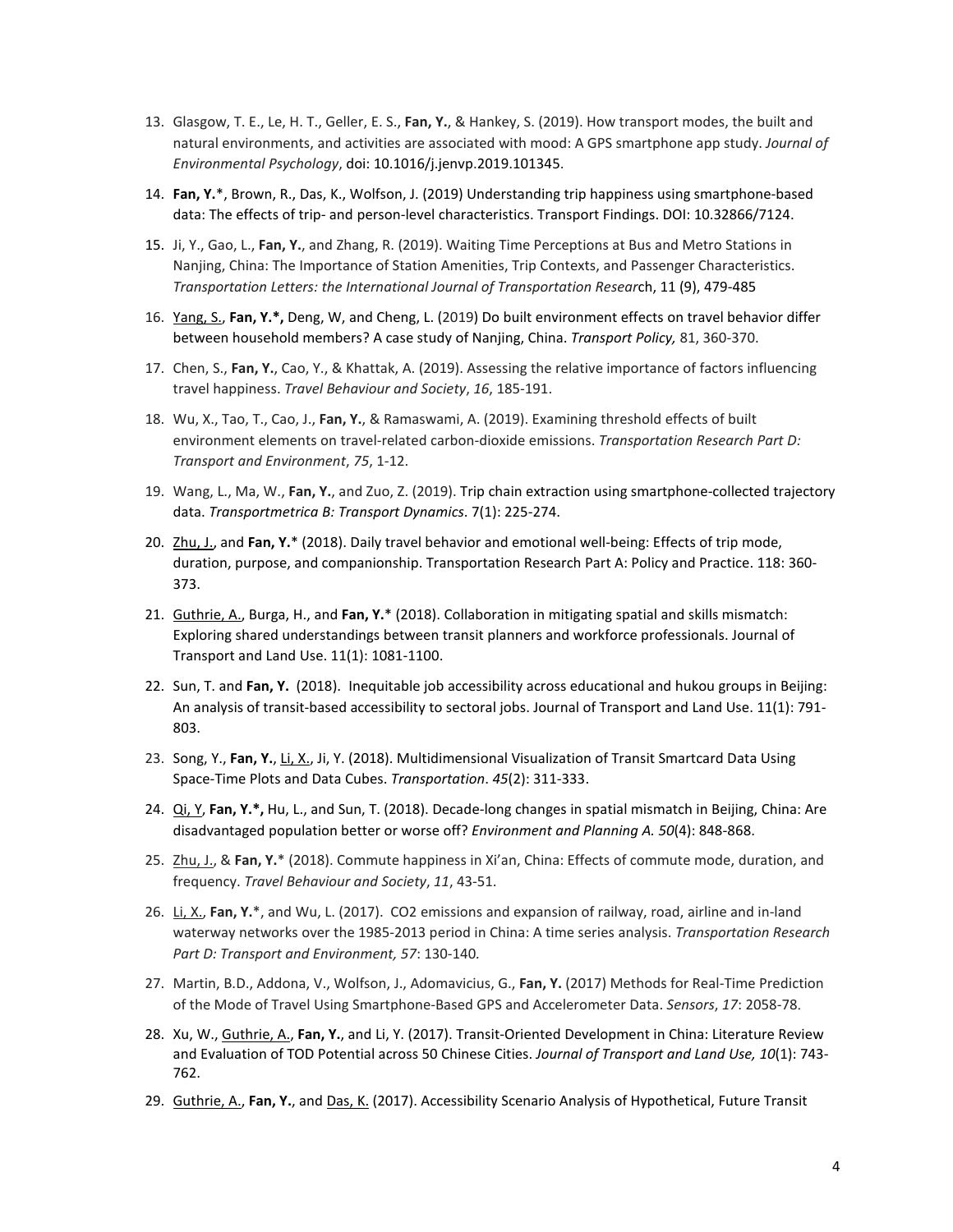Network: Social Equity Implications of GTFS-Based, Sketch Planning Tool. *Transportation Research Record, No. 2671*: 1-9*.*

- 30. Li, X., **Fan, Y.**, Shaw, J., and Qi, Y. (2017). A Fuzzy AHP Approach to Compare Transit System Performance in U.S. Urbanized Areas. *Journal of Public Transportation*, *20*(2): 66-89.
- 31. Das, K., **Fan, Y.\***, and French, S. (2017). Park-Use Behavior and Perceptions by Race, Hispanic Origin, and Immigrant Status in Minneapolis, MN: Implications on Park Strategies for Addressing Health Disparities. *Journal of Immigrant and Minority Health, 19*(2): 318-327.
- 32. **Fan, Y.** \*(2017). Household structure and gender differences in travel time: spouse/partner presence, parenthood, and breadwinner status. *Transportation*, *44*(2): 271-291.
- 33. Hu, L., **Fan, Y.**, and Sun, T. (2017). Spatial or socioeconomic inequality? Job accessibility changes for lowand high-education population in Beijing, China. *Cities, 66*: 23-33.
- 34. French, S., Sherwood, N., Mitchell, N., and **Fan, Y.** (2017). Park use is associated with less sedentary time among low-income parents and their preschool child: The NET-Works study. *Preventive Medicine Reports.* 5, 7-12.
- 35. Ji, Y., **Fan, Y.\***, Ermagun, A., Cao, X., Wang, W., Das, K. (2017). Public Bicycle as a Feeder Mode to Rail Transit in China: The Role of Gender, Age, Income, Trip Purpose, and Bicycle Theft Experience. *Journal of Sustainable Transportation.* 11(4), 308-317.
- 36. Ermagun, A., **Fan, Y.\***, Wolfson, J., Adomavicius, G., Das, K. (2017) Real-Time Trip Purpose Prediction Using Online Location-Based Search and Discovery Services. Transportation Research Part C: Emerging Technologies*, 77*: 96-112.
- **37. Fan, Y.\*,** Guthrie, A.**,** and Levinson, D. (2016). Perception of Waiting Time at Transit Stops and Stations: Effects of Basic Amenities, Gender, and Security. *Transportation Research Part A*, 88, 251-264.
- **38.** Guthrie, A. and **Fan, Y.** (2016) Developers' Perspectives on Transit-Oriented Development. *Transportation Policy, 51*, 103-114.
- *39.* **Fan, Y. \***(2016). Community-Based Participatory Research on Urban Parks and Health Disparities: Perspectives from an Urban Planning Researcher. *Journal of Community Engagement and Higher Education, 8*(3), 25-34*.*
- *40.* Martin, L., **Fan, Y.**, Dukes, N., Hearst, M., and Jordan, C. (2016). The Scholars Program Learning Circle: An Example of Capacity Building in the Academy for Engaged Team Science. *Journal of Community Engagement and Higher Education, 8*(3), 26-24*.*
- *41.* Guthrie, A. and **Fan, Y.** (2016). Weakening obstacles to transit use: Changes in relationships with child rearing and automobile access from 2000 to 2011. *Transportation Research Record.* No. 2565, 103-110.
- *42.* Lagune-Reutler, M., Guthrie, A., **Fan, Y.**, and Levinson, D. (2016). Waiting area environments and waiting time perception at transit stops: Impacts of trees, traffic, and polluted air. *Transportation Research Record.* No. 2543, 82-90*.*
- 43. **Fan, Y.\***, Allen, R. and Sun, T. (2014) Spatial mismatch in Beijing, China: Implications of job accessibility for Chinese low-wage workers. *Habitat International, 44*, 202-210.
- 44. Tilahun, N. and **Fan, Y.** (2014) Transit and Job Accessibility: An Empirical Study of Access to Competitive Clusters and Regional Growth Strategies for Enhancing Transit Accessibility. *Transport Policy, 33,* 17-25.
- 45. Guthrie, A. and **Fan, Y.** (2013) Streetcars and recovery: An analysis of post-Katrina building permits around New Orleans streetcar lines. *Journal of Planning Education and Research, 33*(4), 381-394. [Most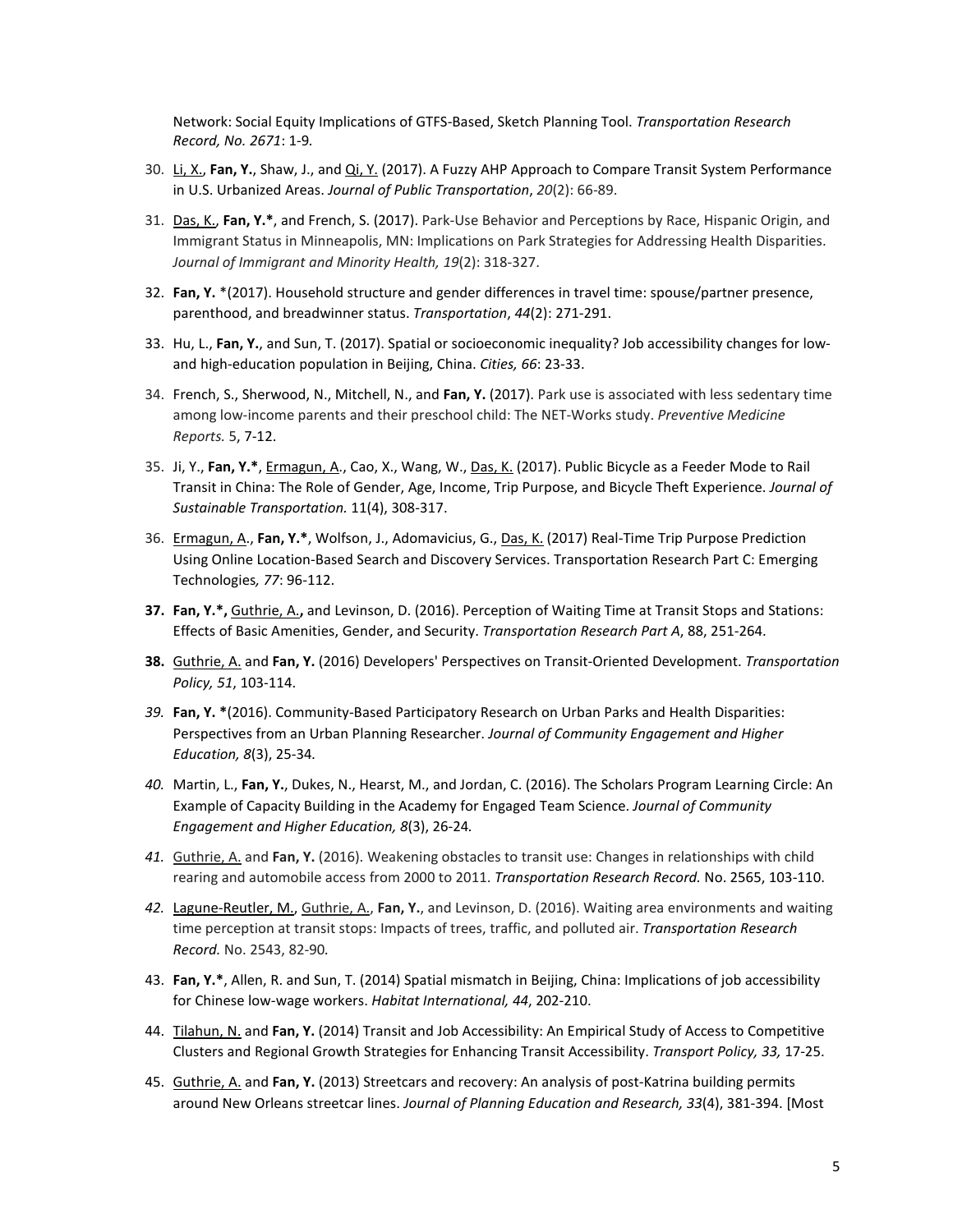Read Article, December 2013]

- 46. **Fan, Y.\*** and Guthrie, A. (2013). Doing business around transit corridors: Survey research on business perceptions of fixed-guideway transit projects. *Transportation Research Record*, *No. 2351*, 142-152.
- 47. **Fan, Y.\***, French, S., and Das, K. (2012). Family structure and park use among parents. *American Journal of Preventive Medicine*, 43(5), 520–526
- 48. **Fan, Y.\*** and Chen, Q. (2012). Family functioning as a mediator between neighborhood conditions and children's health: Evidence from a national survey in the United States. *Social Science & Medicine*, 74(12), 1939-47.
- 49. **Fan, Y.\*** and Khattak, A. (2012). Time use patterns, lifestyles, and sustainability of nonwork travel behavior. *International Journal of Sustainable Transportation, 6*(1), 26-47.
- 50. **Fan, Y.\*** (2012). The planners' war against spatial mismatch: Lessons learned and ways forward. *Journal of Planning Literature*, 27(2) 153-169.
- 51. **Fan, Y.\*** and Guthrie, A. (2012) Winners or losers: Resident perceptions of transit-induced neighborhood change. *Transportation Research Record*, 2276, 89-100.
- 52. **Fan, Y.\***, Guthrie, A., and Levinson, D. (2012). Impact of light rail implementation on labor market accessibility: A transportation equity perspective. *Journal of Transport and Land Use, 5*(3), 28-39.
- 53. Cao, X. and **Fan, Y.** (2012). Exploring the influences of density on travel behavior using propensity score matching. *Environment and Planning B*, 39 (3), 459-470.
- *54.* **Fan, Y.\***, Das, K., and Chen, Q. (2011). Neighborhood green, social support, physical activity, and stress: Assessing the cumulative impact. *Health & Place, 17*(6), 1202–1211. [Most Downloaded Article, November 2011]
- 55. **Fan, Y.\***, Khattak, A., and Rodriguez, D. (2011). Household excess travel and neighborhood characteristics: Associations and trade-offs. *Urban Studies, 48*(6), 1235-1253.
- 56. **Fan, Y**.\* (2010). Re-examining contemporary urbanism in the United States: Convenient mix of the old and the new. *Environment and Planning A, 42*(12), 2897-2913.
- 57. **Fan, Y**.\* (2010). Urban form and family-engaged active leisure: Impact assessment using Census data and nighttime lights satellite images. *Geocarto International*, *25*(6), 453-470.
- 58. Cao, X., Xu, Z., and **Fan, Y.** (2010). Exploring the connections among residential location, self-selection, and driving: Propensity score matching with multiple treatments. *Transportation Research Part A: Policy and Practice*. *44*(10), 797-805.
- 59. **Fan, Y.\*** and Khattak, A. (2009). Does urban form matter in solo and joint activity engagement? *Landscape and Urban Planning, 92*(3-4), 199-209.
- 60. **Fan, Y.\*** and Song, Y. (2009). Is sprawl associated with a widening urban–suburban mortality gap? *Journal of Urban Health, 86*(5), 708-728.
- 61. Wang, X., Khattak, A., and **Fan, Y.** (2009). Role of Dynamic Information in Supporting Changes in Travel Behavior Two-Stage Process of Travel Decision. *Transportation Research Record, No. 2138*, 85-93.
- 62. **Fan, Y.\*** and Khattak, A. (2008). Urban form, individual spatial footprints, and travel: An examination of space-use behavior. *Transportation Research Record*, *No. 2082*, 98-106.
- 63. Khattak, A., **Fan, Y.**, and Teague, C. (2008). Economic impacts of traffic incidents on businesses. *Transportation Research Record, No. 2067*, 93-100.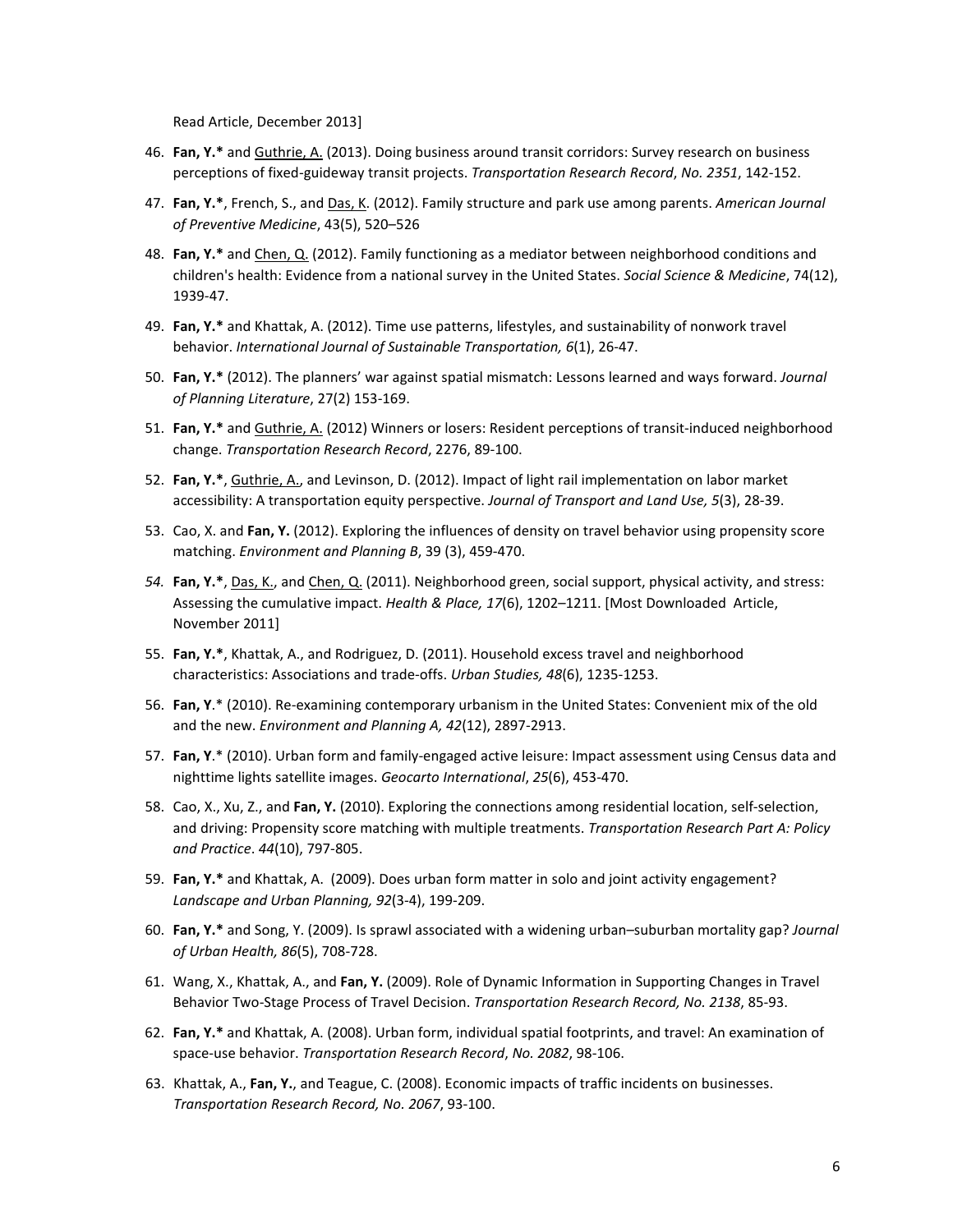- 64. Khattak, A. and **Fan, Y.** (2008). What exacerbates injury and harm in car-SUV collisions? *ASCE Journal of Transportation Engineering*, *134(*2), 93-104.
- 65. Zegeer, C., Blomberg, R., Henderson, D., Marchetti, L., Masten, S., **Fan, Y.**, Brown, A., Stutts, J., Sandt, L., and Thomas, L. (2008). Evaluation of the Miami-Dade pedestrian safety demonstration project. *Transportation Research Record, No. 2073*, 1-10. (2008 PATRICIA F. WALLER AWARD: Outstanding Paper on Safety and System Users)
- 66. Khattak, A., Pan, X., Williams, B., Rouphail, N., and **Fan, Y.** (2008). Traveler information delivery mechanisms: Impact on consumer behavior. *Transportation Research Record, No. 2069*, 77-84.
- 67. **Fan, Y.\***, Khattak, A., and Shay, E. (2007). Intelligent Transportation Systems: What do publications and patents tell us? *Journal of Intelligent Transportation Systems*, *11*(2), 91-103.
- 68. Song, Y., Gee, G., **Fan, Y.**, and Takeuchi, D. (2007). Do physical neighborhood characteristics matter in predicting traffic stress and health outcomes? *Transportation Research Part F: Traffic Psychology and Behavior*, *10*(2), 164-176.
- 69. Shay, E., **Fan, Y.**, Khattak, A., and Rodriguez, D. (2006). Drive or walk? Utilitarian trips within a neotraditional neighborhood. *Transportation Research Record, No. 1985*, 154-161.
- 70. **Fan, Y.\***, Li, T., and Xie, Y. (2002). An urban transportation environment impact evaluation model: Applying fuzzy hierarchy analysis and gray clustering analysis. *Environmental Protection in Transportation*, *6*(1), 1-14 (in Chinese).
- 71. Xie, Y., LI, X., and **Fan, Y**. (2004). Urban Road Network Model and Assignment Algorithm Analysis under Traffic Control Condition. *Journal of Highway and Transportation Research and Development*, *21*(2), 84- 87 (in Chinese).
- 72. Xie, Y., LI, X., **Fan, Y.**, and Gu, Z. (2003). The Application of MapX in Urban Transportation Planning Information systems. *Transportation and Computers, 21*(1), 27-29 (in Chinese).
- 73. Xie, Y., LI, X., and **Fan, Y.** (2003). Designing Geographic Information Systems for Urban Transportation Planning. *Transportation Science & Technology, 196*(1), 7-10 (in Chinese).

#### *Invited Articles*

- 74. Diao, M., Fan, Y., and Zhang, X. (2019). Introduction to special issue: Rail transit development in China and beyond. Journal of Transport and Land Use, 12 (1), 237-239.
- 75. **Fan, Y.\***, French, S., and Das, K. (2013). Park-use behaviors and a pilot park-use promotion program in Minneapolis: Implications for addressing health inequities. *CURA Reporter*, *Spring2013, 43*(1), 5-13.
- 76. **Fan, Y**.\* (2010). Neighborhood design, family outdoor activities, and children's well-being. *CYFC Connections, Winter 2010*, 4-7.

#### *Invited Book Review*

- 77. **Fan, Y.\***(2017). Review of Changing Lanes: Visions and Histories of Urban Freeways, Journal of Urban Technology, *23*(4), 107-109.
- 78. **Fan, Y.\*** (2015). Review of Transport, the Environment and Security: Making the Connection. *Journal Planning Education and Research, 35*(3), 391-393.

#### *Book Chapters*

79. Song, Y., Gee, G. C., **Fan, Y.**, and Takeuchi, D. T. (2010). Can neighborhood green alleviate traffic stress? In Hennessy, D. A. (Eds.), *Traffic Psychology: An International Perspective*. New York: Nova Science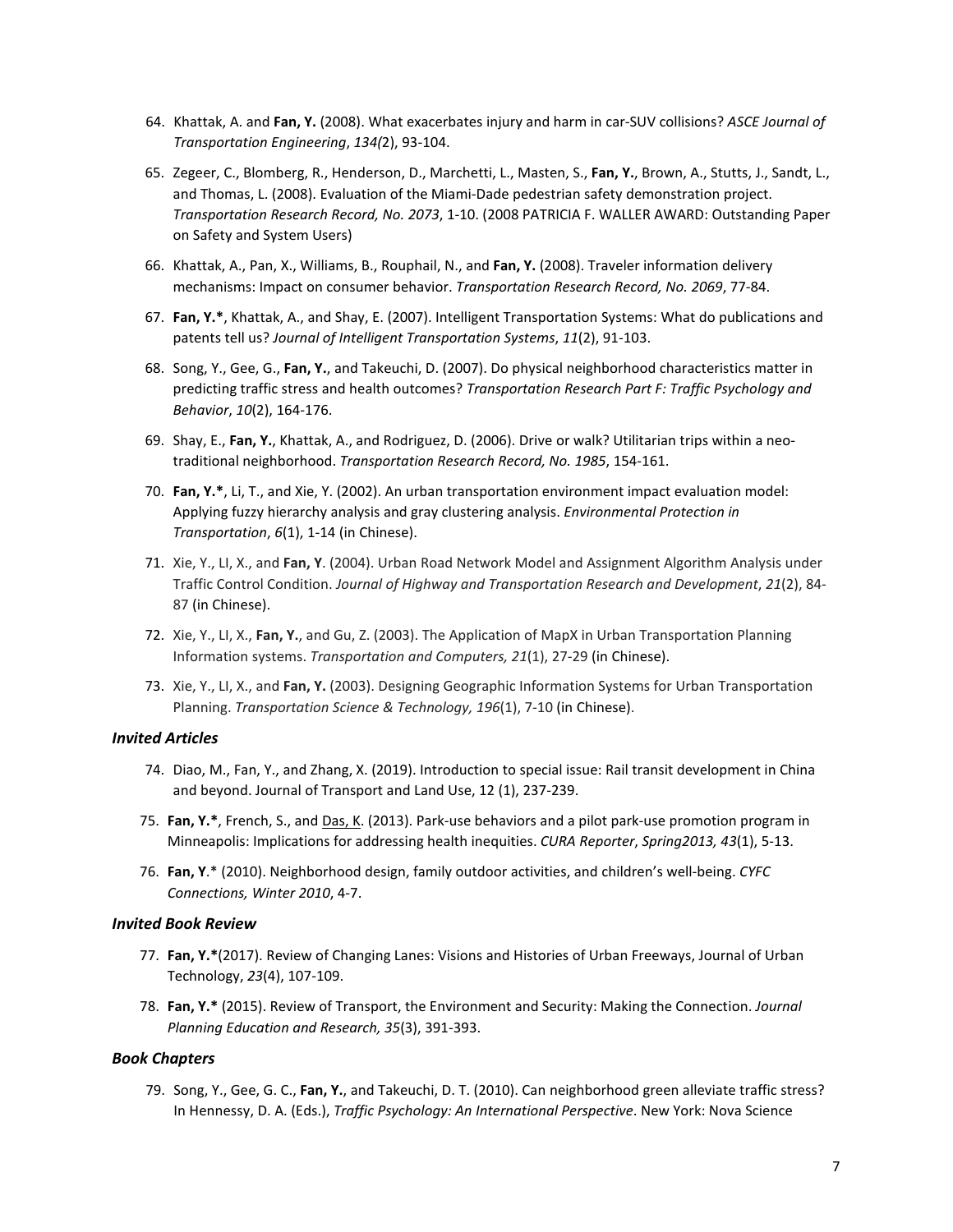Publishers.

## *Research Reports*

- 80. **Fan, Y.**\*, Wexler, N., Guthrie, A., Van Dort, L., & Guo, Y. (2020). Value of Transitways to Regional Economies: National and Twin Cities Perspectives. Center for Transportation Studies, University of Minnesota. Available at<https://hdl.handle.net/11299/217049>
- 81. **Fan, Y.**\*, Becker, A., Ryan, G., Wolfson, J., Guthrie, A., & Liao, C. F. (2020). Smartphone-Based Interventions for Sustainable Travel Behavior: The University of Minnesota Parking Contract Holder Study. Center for Transportation Studies, University of Minnesota. Available at <https://hdl.handle.net/11299/218025>
- 82. **Fan, Y.**\*, Ormsby, T., Wiringa, P., Liao, C. F., & Wolfson, J. (2020). Visualizing Transportation Happiness in the Minneapolis-St. Paul Region. Center for Transportation Studies, University of Minnesota. Available at <https://hdl.handle.net/11299/213957>
- 83. **Fan, Y.\***, Wiringa, P., Guthrie, A., Ru, J., He, T., Kne, L., & Crabtree, S. (2019). A Global Transit Innovations Data System: Transit Frequency App. Center for Transportation Studies, University of Minnesota. Available at [https://maps.umn.edu/transit-frequency/Transit\\_Frequency\\_App\\_Methodology.pdf](https://maps.umn.edu/transit-frequency/Transit_Frequency_App_Methodology.pdf)
- 84. Van Dort, L., Guthrie, A., **Fan**, **Y.\***, & Bass, G. (2019). Advancing Transportation Equity: Research and Practice. Center for Transportation Studies, University of Minnesota. Available at <http://www.cts.umn.edu/Publications/ResearchReports/reportdetail.html?id=2770>
- 85. Guthrie, A., **Fan**, **Y.**, Khani, A., & Nowak, J. (2019). Multimodal Connections with Transitways: Ridership, Access Mode, and Route Choice Implications. Center for Transportation Studies, University of Minnesota. Available at <http://www.cts.umn.edu/Publications/ResearchReports/reportdetail.html?id=2758>
- 86. Douma, F., Cao, J., Corcoran, H., **Fan, Y.**, Lari, A., Rohde, B., Alarcon, F., Dame, R., Karner, K. (2019). The ABC Parking Ramps in Minneapolis: A Unique Past. A Visionary Future. Center for Transportation Studies, University of Minnesota. Available at <http://www.cts.umn.edu/Publications/ResearchReports/reportdetail.html?id=2764>
- 87. Guthrie, A., **Fan**, **Y.**, Crabtree, S., Burga, F. (2019) Those Who Need it Most: Maximizing Transit Accessibility and Removing Barriers to Employment in Areas of Concentrated Poverty. Center for Transportation Studies, University of Minnesota. Available at <http://www.cts.umn.edu/Publications/ResearchReports/reportdetail.html?id=2768>
- 88. **Fan, Y.\***, Guthrie, A., & Das, K. (2016). Spatial and Skills Mismatch of Unemployment and Job Vacancies. Center for Transportation Studies, University of Minnesota. Available at <http://www.cts.umn.edu/Publications/ResearchReports/reportdetail.html?id=2524>
- 89. Guthrie, A. and **Fan, Y.** (2016). Economic Development Impacts of Bus Rapid Transit. Center for Transportation Studies, University of Minnesota. Available at <http://www.cts.umn.edu/Publications/ResearchReports/reportdetail.html?id=2490>
- 90. **Fan, Y.\*** and Das, K. (2015) *Assessing the Impacts of Student Transportation on Public Transit.* Center for Transportation Studies, University of Minnesota. Available at <http://www.cts.umn.edu/Publications/ResearchReports/reportdetail.html?id=2488>
- 91. Levinson, D., Boies, A., Cao, J., and **Fan, Y.** (2015). *The Transportation Futures Project: Planning for Technology Change*. Center for Transportation Studies, University of Minnesota. Available at <http://www.cts.umn.edu/Publications/ResearchReports/reportdetail.html?id=2482>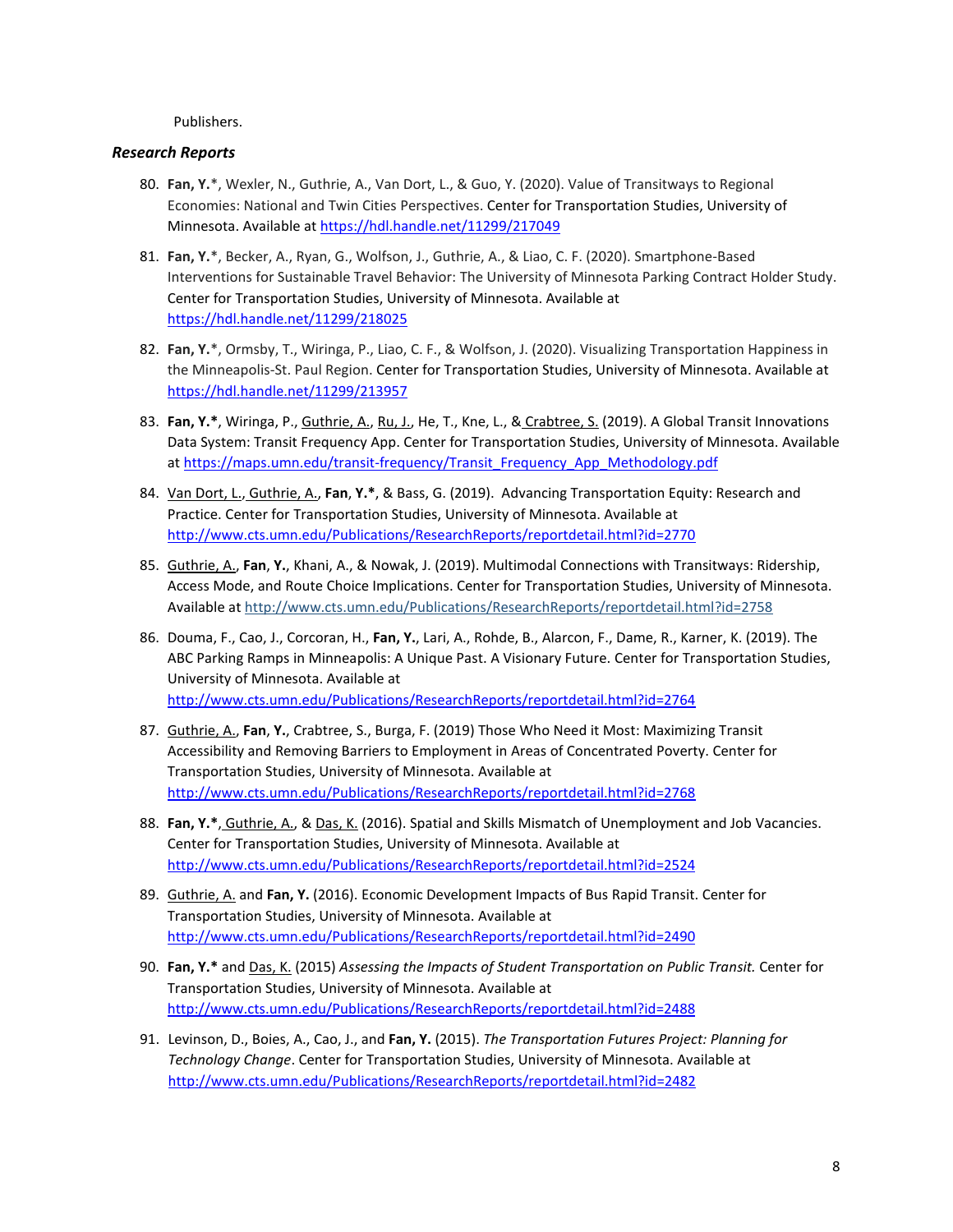- *92.* Cao, J., **Fan, Y.**, Guthrie, A., and Zhang, Y. (2015). *Exploring Strategies for Promoting Modal Shifts to Transitways.* Center for Transportation Studies, University of Minnesota. Available at <http://www.cts.umn.edu/Publications/ResearchReports/reportdetail.html?id=2478>
- **93.** Levinson, D., Lindsey, G., **Fan, Y.**, Cao, J., Iacono, M., Brosnan, M., Guthrie, A., and Schoner, J. (2015). *Travel Behavior Over Time.* Center for Transportation Studies, University of Minnesota. Available at <http://www.cts.umn.edu/Publications/ResearchReports/reportdetail.html?id=2460>
- 94. **Fan, Y.\*** (2015). *National Transit Map - United States: Methodology Report.* Center for Transportation Studies, University of Minnesota. Available at <http://www.cts.umn.edu/Publications/ResearchReports/reportdetail.html?id=2470>
- 95. **Fan, Y.\***, Wolfson, J., Adomavicius, G., Das, K., Khandelwal, Y., and Kang, J. (2015). *SmarTrAC: A Smartphone Solution for Context-Aware Travel and Activity Capturing*. Center for Transportation Studies, University of Minnesota. Available at <http://www.cts.umn.edu/Publications/ResearchReports/reportdetail.html?id=2424>
- 96. **Fan, Y.\*** and Guthrie, A. (2013). *Research on How to Achieve System-Level, Transit Oriented Jobs-Housing Balance.* Research conducted for the Twin Cities Metropolitan Council as part of the Corridors of Opportunity Initiative funded by the U.S. Department of Housing and Urban Development. Available at <http://www.corridorsofopportunity.org/activities/u-of-m-research>
- 97. **Fan, Y. \***, Tilahun, N. (2012). *Maximizing the Benefits of Transitway Investment*. Center for Transportation Studies, University of Minnesota. Available at <http://www.cts.umn.edu/Publications/ResearchReports/reportdetail.html?id=2136>
- 98. **Fan, Y. \***, Chen, Q., Liao, C., and Douma, F. (2012). *Smartphone-Based Travel Experience Sampling and Behavior Intervention among Young Adults*. Center for Transportation Studies, University of Minnesota. Available at <http://www.cts.umn.edu/Publications/ResearchReports/reportdetail.html?id=2142>
- 99. **Fan, Y. \*** and Guthrie, A. (2012). *Assessing Neighborhood and Social Influences of Transit Corridors*. Center for Transportation Studies, University of Minnesota. Available at <http://www.cts.umn.edu/Publications/ResearchReports/reportdetail.html?id=2162>
- 100.**Fan, Y.\*** and Huang, A. (2011). *How Affordable is Transportation? A Context-Sensitive Evaluation Framework*. Center for Transportation Studies, University of Minnesota. Available at <http://www.cts.umn.edu/Publications/ResearchReports/pdfdownload.pl?id=1532>
- 101.**Fan, Y.\***, Guthrie, A., and Teng, R. (2010). *Impact of Twin Cities Transitways on Regional Labor Market Accessibility: A Transportation Equity Perspective.* Center for Transportation Studies, University of Minnesota. Available at <http://www.cts.umn.edu/Publications/ResearchReports/reportdetail.html?id=1940>
- 102.Renne, J., **Fan, Y.**, and et al. (2010). *State of the Transportation Planning*. Transportation Planning Division, American Planning Association. Available at [http://www.apa](http://www.apa-tpd.org/TPDAnnualReport_files/TPD_State_of_Transportation_%282010%29.pdf)[tpd.org/TPDAnnualReport\\_files/TPD\\_State\\_of\\_Transportation\\_%282010%29.pdf](http://www.apa-tpd.org/TPDAnnualReport_files/TPD_State_of_Transportation_%282010%29.pdf)
- 103.Kirk, K., **Fan, Y.**, and et al. (2010). *Framework for Measuring Sustainable Regional Development for the Twin Cities Region.* Center for Transportation Studies, University of Minnesota. Available at <http://www.cts.umn.edu/Publications/ResearchReports/reportdetail.html?id=1886>
- 104.Douma, F., **Fan, Y.**, and et al. (2010). *Itasca County Area Transportation Study.* Center for Transportation Studies, University of Minnesota. Available at <http://www.cts.umn.edu/Publications/ResearchReports/reportdetail.html?id=1840>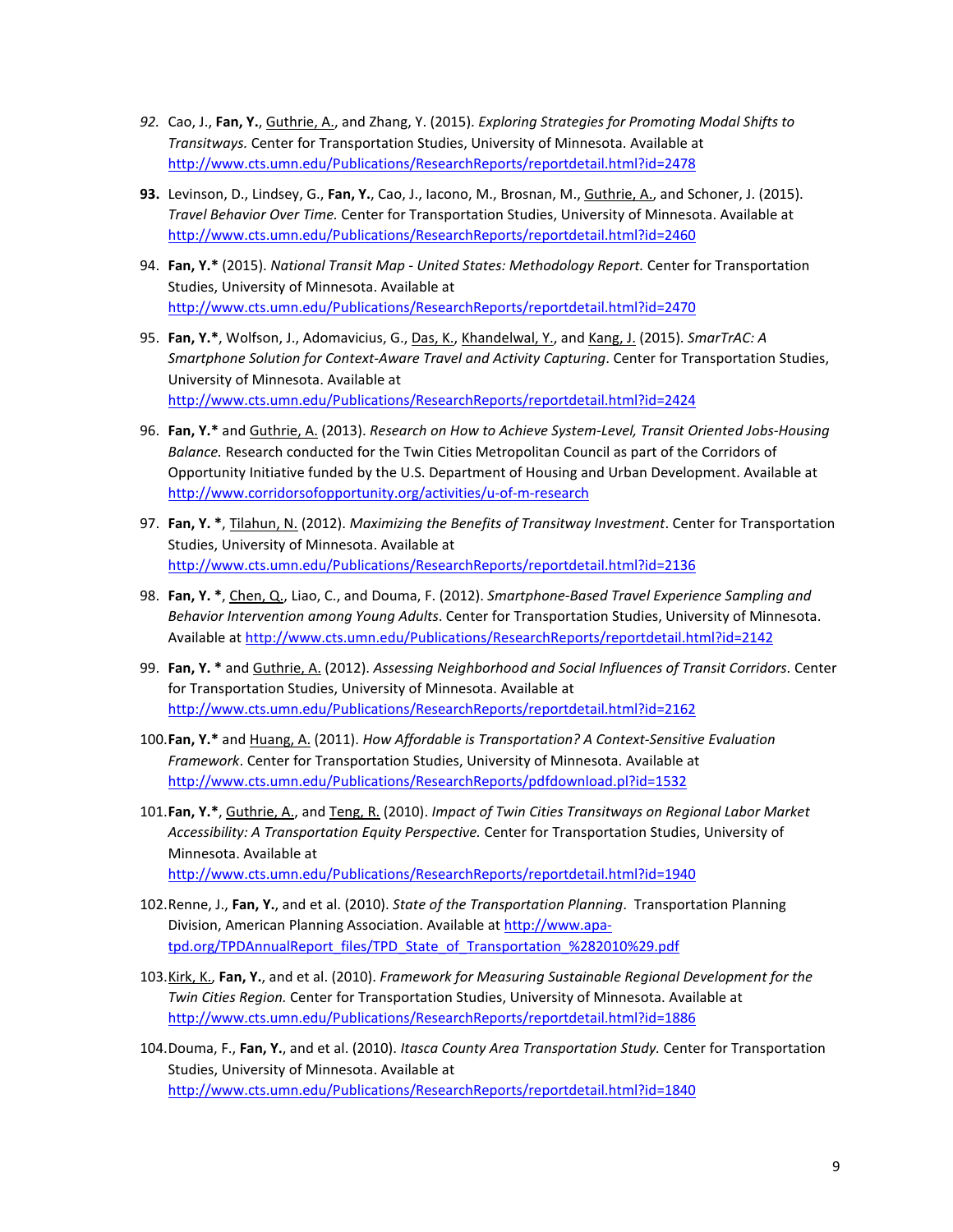## **Grants**

- 2021 G1. National Science Foundation. I-Corps: A Smartphone-Human Hybrid Intelligence System to Measure and Shape Human Behavior and Well-Being. Y. Fan (Principal Investigator). March 2021- August 2021. \$50,000.
	- G2. National Institute of Health. Neighborhood Park Youth Sports Program Fee Waiver and Intensive Family Outreach to Promote Physical Activity in Low-Income Children Ages 6-12 Years. Y. Fan (Co-Investigator); S. French (Principal Investigator). April 2021- March 2026. \$1,750,000.
	- G3. Minnesota Department of Transportation. The Health and Transportation Nexus: A Conceptual Framework for Collaborative Health and Transportation Planning. Y. Fan (Principal Investigator). July 2021- December 2021. \$46,361.
	- G4. Minnesota Department of Transportation. Improving Transportation Equity for all by Centering the Needs of Marginalized and Underserved Communities. Y. Fan (Principal Investigator). July 2021- December 2022. \$149,648.
	- G5. Minnesota Department of Transportation. Assessing the Effects of Highway Improvements on Adjacent Businesses. Y. Fan (Principal Investigator). July 2021- December 2022. \$100,000.
	- G6. Minnesota Department of Transportation. Understanding post-COVID safety concerns, perceptions, and preferences of transit and share mobility users in Minnesota. Y. Fan (Principal Investigator). January 2021- June 2022. \$120,000.
- 2020 G7. Center for Transportation Studies, University of Minnesota. COVID-19 Implications on Public Transportation: Understanding Post-Pandemic Travel Behavior Decision-Making Process among Downtown Minneapolis Commuters. Y. Fan (Principal Investigator). June 2020- June 2021. \$50,000.
	- G8. Hennepin County and the Metropolitan Council. Transitway Development and Commercial Gentrification. Y. Fan (Principal Investigator). September 2020- March 2022. \$75,000.
	- G9. Community Transportation Association of America. Research Paper on the Role of Transportation in Addressing Social Isolation in Older Adults. Y. Fan (Co-Investigator); C. Henning-Smith (Principal Investigator). March 2020- May 2020. \$50,000.
- 2019 G10. National Institute of Health. Neighborhood and Parent Variables Affect Low-Income Preschool Age Child Physical Activity. Y. Fan (Co-Investigator); S. French (Principal Investigator). March 2019 – February 2021. \$331,000.
	- G11. Metropolitan Council. Parking FlexPass at ABC Ramps: Integrating Parking and Transit Options for Sustainable Mobility. Y. Fan (Principal Investigator). October 2019- December 2020, \$600,000.
	- G12. Hennepin County and the Metropolitan Council. Value of Transitways to Regional Economies: National and Twin Cities Perspectives. Y. Fan (Principal Investigator). January 2019 -July 2020. \$65,000.
- 2018 G13. National Science Foundation. SCC: Leveraging Autonomous Shared Vehicles for Greater Community Health, Equity, Livability, and Prosperity (HELP) . Y. Fan (Co-Principal Investigator); Z. Zhang (Principal Investigator). September 2018 – August 2020, \$1,750,856.
- 2017 G14. Shenzhen Urban Transportation Planning Center. Measuring Travel Happiness in Shenzhen: Framework and Application. Y. Fan (Principal Investigator). April 2017 – December 2017. \$72,553.
	- G15. Hennepin County and the Metropolitan Council. Multimodal Connections with Transitways: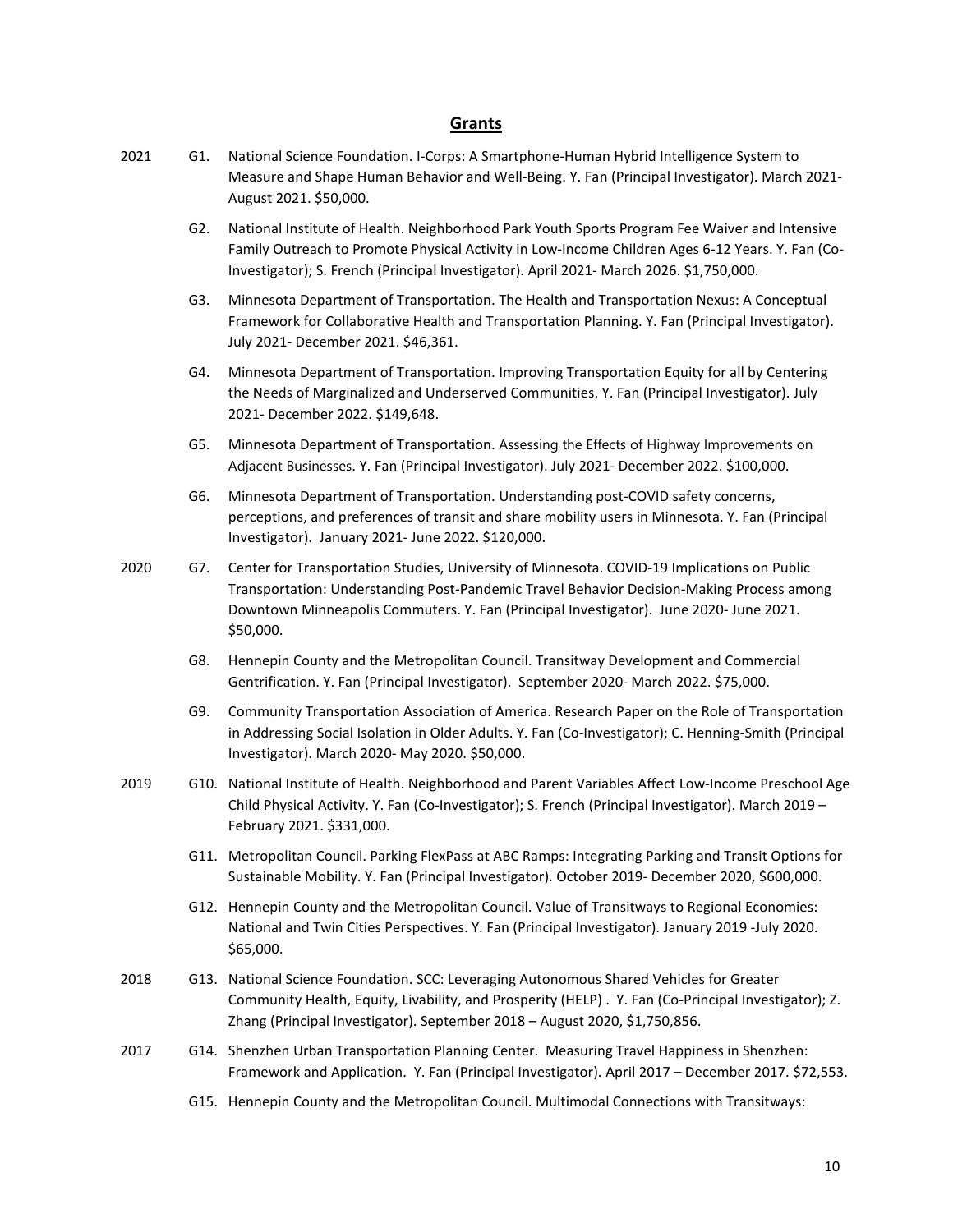Ridership, Access Mode and Route Choice Implications. July 2017 – December 2018. \$65,000.

- 2016 G16. Metropolitan Council. Smartphone-Based Interventions for Sustainable Travel Behavior. Y. Fan (Principal Investigator). December 2016-December 2018. \$375,000.
	- G17. Minnesota Department of Transportation. ABC Ramps Transportation Options. Y. Fan (Co-Investigator); F. Douma (Principal Investigator). December 2016-October 2018. \$198,980.
- 2015 G18. National Science Foundation. SRN: Integrated Urban Infrastructure Solutions for Environmentally Sustainable, Health and Livable Cities. Y. Fan (Co-Principal Investigator); A. Ramaswami (Principal Investigator). August 2015 - August 2019. \$12,000,000.
	- G19. Hennepin County and the Metropolitan Council. Those who Need it Most: Maximizing Transit Accessibility and Removing Barriers to Employment in Areas of Concentrated Poverty. Y. Fan (Principal Investigator). November 2015-November 2016. \$89,286.
	- G20. Minnesota Department of Transportation. Transportation Futures. Y. Fan (Co-Investigator); D. Levinson (Principal Investigator). June 2013-June 2015. \$100,000.
- 2014 G21. McKnight Foundation, Hennepin County, and Phillips Family Foundation. Spatial and Skills Mismatch of Unemployment and Job Vacancies: Opportunities for Integrated Transit and Workforce Development. Y. Fan (Principal Investigator). November 2014-March 2016. \$175,043.
	- G22. Metro Transit. Assessing the Impacts of Student Transportation on City Buses and Trains. Y. Fan (Principal Investigator). July 2014-June 2015. \$29,991.
	- G23. Hennepin County and the Metropolitan Council. Economic Development Impacts of Bus Rapid Transit. Y. Fan (Co-Investigator); A. Guthrie (Principal Investigator). March 2014-January 2016. \$63,220.
	- G24. Hennepin County. Evaluation of Hennepin County Community Works Program. Y. Fan (Principal Investigator). February 2014-December 2014. \$40,000.
- 2013 G25. Metropolitan Council. Specific Strategies for Achieving Transit-Oriented Economic Development: Applying National Lessons to the Twin Cities. Y. Fan (Principal Investigator). November 2013-June 2016. \$86,102
	- G26. U.S. Department of Transportation Federal Highway Administration. SmarTrAC: A Smartphone Solution for Context-Aware Travel and Activity Capturing. Y. Fan (Principal Investigator). June 2013-Feburary 2015. \$148,406 (Utility patent application filed in August 2015).
	- G27. Minnesota Department of Transportation. Travel Behavior Over Time. Y. Fan (Co-Investigator); D. Levinson (Principal Investigator). June 2013-June 2015. \$261,635
- 2012 G28. National Institute for Transportation & Communities. Understanding the Transit-Dependent Population. Y. Fan (Co-Investigator); J. Dill (Principal Investigator). November 2012-May 2014. \$105,931
	- G29. Hennepin County and Twin Cities Metropolitan Council. Transit Station and Stop Design and Travel Time Perceptions. Y. Fan (Principal Investigator). November 2012-May 2014. \$79,963
	- G30. Minnesota Department of Transportation. Exploring Strategies for Promoting Modal Shifts to Transitways. Y. Fan (Co-Principal Investigator); J. Cao (Principal Investigator). June 2013-December 2014. \$112,066
- 2011 G31. University of Minnesota Obesity Prevention Center. Park Improvements, Behavioral Intervention,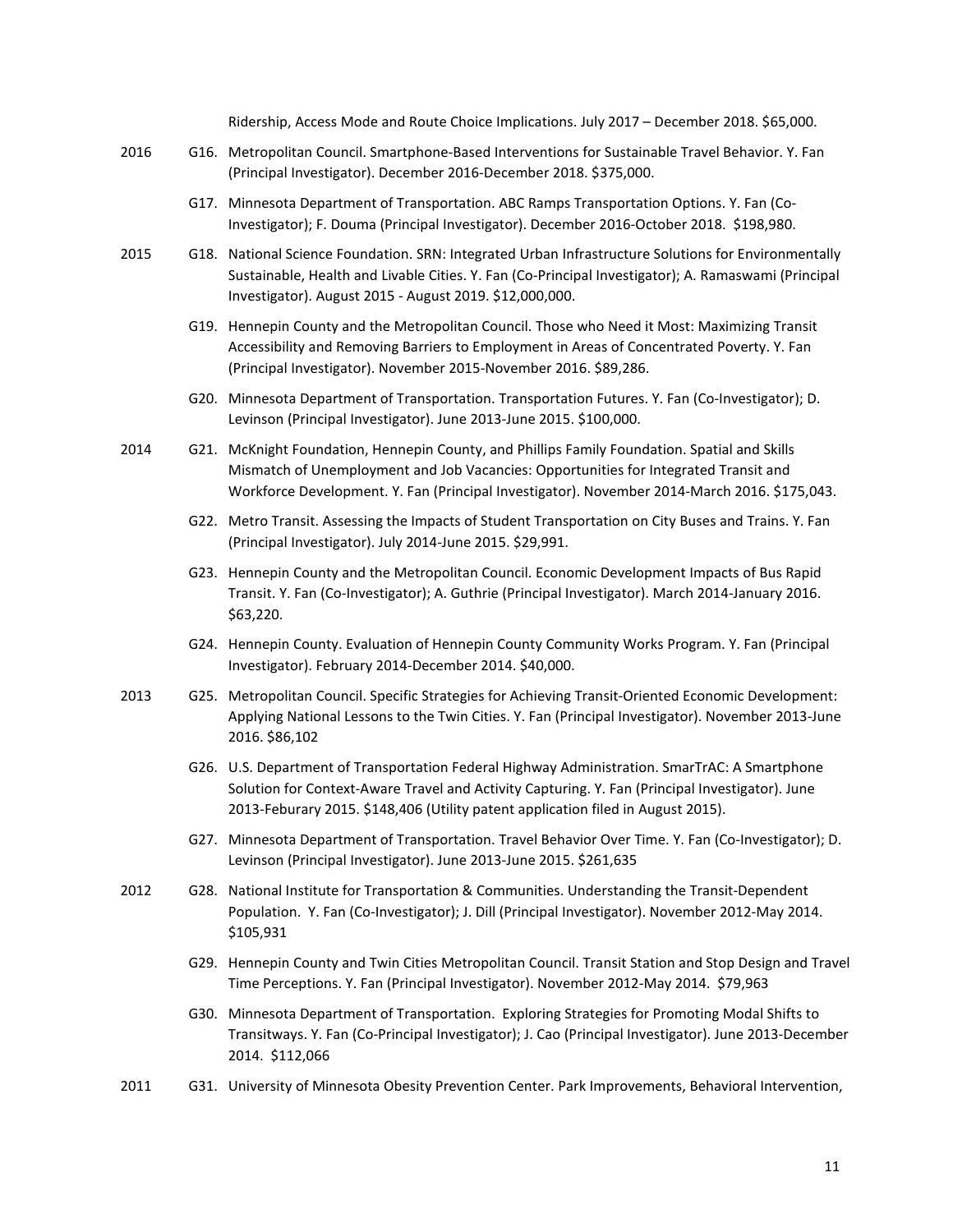and Adult Obesity. Y. Fan (Principal Investigator). February 2011-February 2012. \$49,913

- G32. University of Minnesota Center for Urban and Regional Affairs. Park Improvements, Behavioral Intervention, and Childhood Obesity. Y. Fan (Principal Investigator). February 2011-February 2012. \$15,000
- G33. U.S. Department of Housing and Urban Development. Toward transit-oriented jobs-housing balance: How to get there from here? Y. Fan (Principal Investigator). January 2011-July 2012. \$99,678
- G34. U.S. Department of Transportation Federal Highway Administration. Smartphone-Based Travel Experience Sampling and Behavior Intervention among Young Adults. Y. Fan (Principal Investigator). January 2011-July 2012. \$88,402
- 2010 G35. Surdna Foundation, McKnight Foundation, and Phillips Family Foundation. Enterprising Twin Cities Transitways: Regional Competitiveness and Social Equity in an Integrated Land Use Transit Context. Y. Fan (Principal Investigator). November 2010-May 2012. \$222,000
	- G36. Central Corridor Funders Collaborative; Minnesota Department of Transportation; Center for Transportation Studies; and Hennepin County. Assessing Neighborhood and Social Influences of Transit Corridors. Y. Fan (Principal Investigator). February 2010-August 2011. \$125,409
	- G37. Peking University Lincoln Institute Center for Urban Development and Land Policy. Can Urban Poor in China Escape Spatial Mismatch? Y. Fan (Principal Investigator). January 2010-January 2011. \$15,000
- 2009 G38. University of Minnesota Minnesota Futures Symposium Grant. Blueprint for a Green, Healthy, and Livable Future: A symposium on transdisciplinary research in policy, planning, engineering, health, law, and humanities. Y. Fan (Co-Principal Investigator); G. Lindsey (Principal Investigator). November 2009-November 2010. \$25,000
	- G39. University of Minnesota Center for Transportation Studies. How Affordable is Transportation? An Accessibility-Based Evaluation. Y. Fan (Principal Investigator). September 2009-September 2010. \$30,000
	- G40. McKnight Foundation. Framework for Measuring Sustainable Regional Development for the Twin Cities Region. Y. Fan (Co-Investigator); E. Goetz (Principal Investigator). September 2009-January 2010. \$50,000
	- G41. Blandin Foundation. Itasca County Area Transportation Study. Y. Fan (Co-Investigator); F. Douma (Principal Investigator). August 2009-December 2009. \$58,000
	- G42. Minnesota Population Center. Urban Form and American Time Use: A Longitudinal Examination of Geographic Influences of Health-Related Behavior. Y. Fan (Principal Investigator). July 2009-July 2010. \$10,000
	- G43. University of Minnesota Consortium for the Study of the Asias and Office of International Programs. Developing U.S.-China University Partnerships in Transportation Research and Urban Planning Education. Y. Fan (Principal Investigator). July 2009-October 2009. \$2,370
	- G44. University of Minnesota Children, Youth and Family Consortium. Neighborhood Design, Family Activities, and Child Well-Being. Y. Fan (Principal Investigator). June 2009-June 2013, \$100,000
	- G45. University of Minnesota Grant-in-Aid of Research, Artistry and Scholarship Program. Urban Form and American Time Use: Spatial Influence on Health-Related Behaviors. Y. Fan (Principal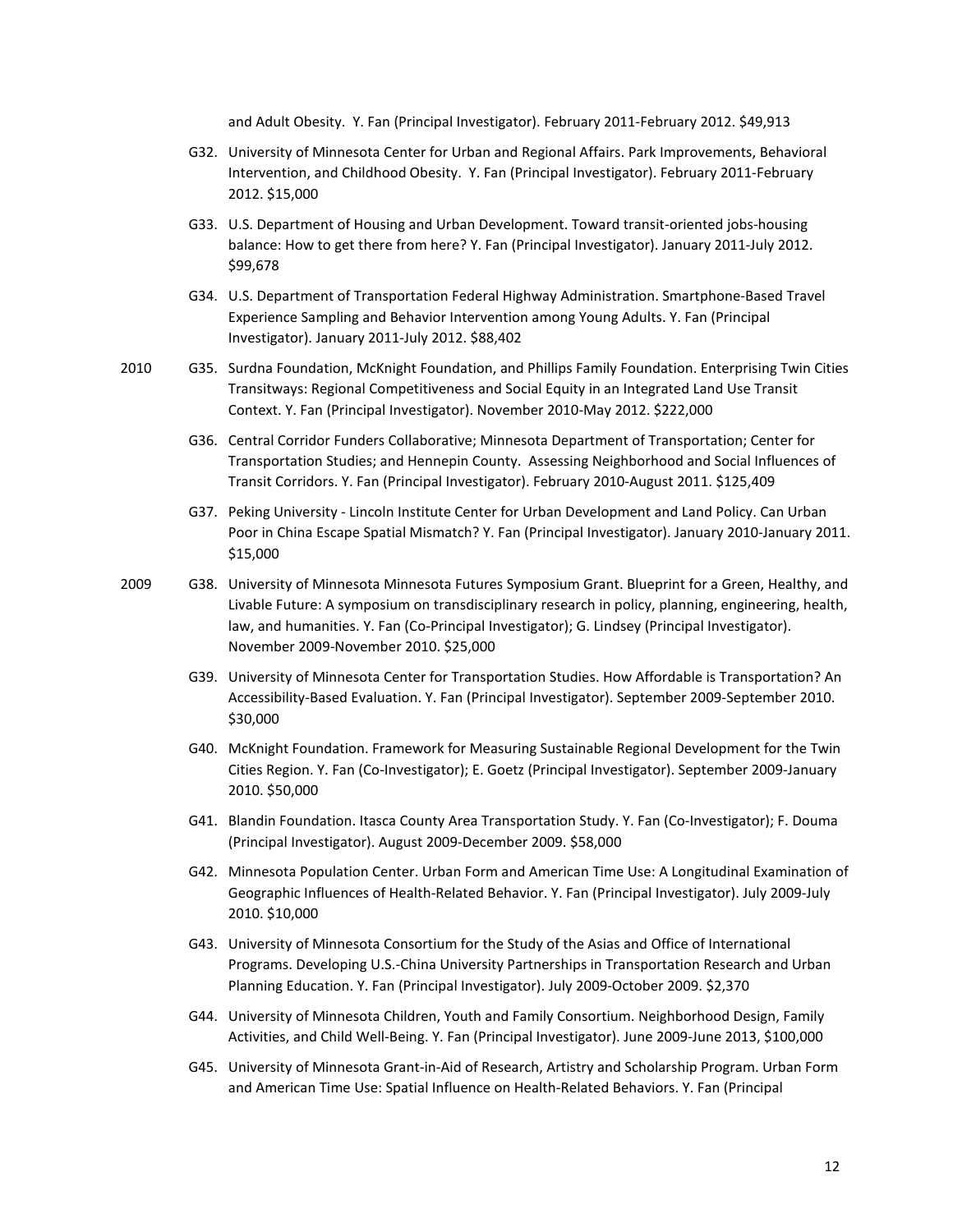Investigator). January 2009-July 2010. \$29,380

2008 G46. Minnesota Department of Transportation and the Hennepin County. Impact of Twin Cities Transitways on Regional Labor Market Accessibility: A Transportation Equity Perspective. Y. Fan (Principal Investigator), November 2008-May 2009. \$58,383

## **Media Appearances**

- 1. [Can Public Transit Survive the Pandemic? London's New Transport Commissioner Wants You to Believe It Can,](https://time.com/5951769/andy-byford-mta-tfl-interview/)  Time, April 2, 2021
- 2. [State Legislators Hear From U Experts on Future of Post-COVID Transportation,](https://mntransportationresearch.org/2021/02/17/state-legislators-hear-from-u-experts-on-future-of-post-covid-transportation/) Crossroads, Feb 17, 2021.
- 3. [U study identifies Twin Cities roads where commuters are happiest,](https://www.startribune.com/u-study-identifies-twin-cities-roads-where-commuters-are-happiest/571241322/) Star Tribune, June 13, 2020
- 4. [Your daily commute won't ever be the same,](https://www.nationalgeographic.com/science/article/coronavirus-your-daily-commute-will-never-be-the-same-cvd) National Geographic, May 11, 2020
- 5. [Emotional well-being while home gardening similar to other popular activities,](https://www.sciencedaily.com/releases/2020/05/200511142141.htm) Science Daily, May 11, 2020
- 6. [Metro Transit bets big on the appeal of rapid buses to boost ridership](http://www.startribune.com/metro-transit-bets-big-on-the-appeal-of-rapid-buses-to-boost-ridership/566451092/). Star Tribune, December 24, 2019
- 7. [Looking beyond](https://thewire.in/government/looking-beyond-the-economics-of-free-public-transport-for-women) the economics of free public transport for women, The Wire, June 18, 2019
- 8. [Want a happy commute? Researchers point to travel by bicycle,](http://www.startribune.com/want-a-happy-commute-researchers-point-to-travel-by-bicycle/509074082/) Star Tribune, April 25, 2019
- 9. [Metro Transit aims to improve quality of service on light rail, buses,](http://www.startribune.com/metro-transit-aims-to-improve-quality-of-service-on-light-rail-buses/507383732/) Star Tribune, March 20, 2019
- 10. [Cycling is the happiest form of transport,](https://www.treehugger.com/bikes/cycling-happiest-form-transport.html) Treehugger.com, March 1, 2019
- 11. [Unemployed and living far away from jobs,](https://www.axios.com/jobs-spatial-mismatch-low-wages-georgraphy-d23fa364-3dc7-487b-bc92-37dd719758e6.html) AXIOS, February 22, 2019
- 12. [App promotes sustainable transportation options to UMN contract parkers,](https://www.mndaily.com/article/2019/02/n-app-promotes-sustainable-transportation-options-to-umn-contract-parkers) Minnesota Daily, February 8, 2019
- 13. [Conservative 'think tank' uses suspect study to blame Dayton, Met Council for traffic](http://www.citypages.com/news/conservative-think-tank-uses-suspect-study-to-blame-dayton-met-council-for-traffic/429411603) City Pages, June 20, 2017
- 14. [Could these be solutions to Twin Cities traffic problems?](http://www.twincities.com/2017/06/16/five-possible-solutions-to-twin-cities-congestion/) Pioneer Press, June 16, 2017
- 15. [What's to blame for Twin Cities traffic congestion: regional growth or bad public policy?](http://www.startribune.com/twin-cities-traffic-congestion-regional-growth-or-bad-public-policy/426586361/) Star Tribune, June 5, 2017
- 16. [The Wait for the Bus Feels Longer If Your Stop Is Near Heavy Traffic,](http://usa.streetsblog.org/2017/01/11/the-wait-for-the-bus-feels-longer-if-your-stop-is-near-heavy-traffic/) Streetsblog USA, January 11, 2017
- 17. [Transit and training crucial to connecting unemployed with jobs,](https://www.sciencedaily.com/releases/2016/07/160729111302.htm) Science Daily, July 29, 2016
- 18. [How the Twin Cities' Transit Expansion Will Improve Access to Jobs,](http://www.citylab.com/commute/2016/07/how-the-twin-cities-transit-expansion-will-improve-access-to-jobs/490346/) Citylab, July 13, 2016
- 19. [Study: Transit pass program brings academic, social and economic benefits to MPS students,](http://www.startribune.com/study-transit-pass-program-brings-academic-social-and-economic-benefits-to-mps-students/372088421/) Star Tribune, March 15, 2016
- 20. [Comment rendre moins longue l'attente à un arrêt de bus,](http://www.slate.fr/story/113635/bus-attente) Slate France, February 4, 2016
- 21. [Rapid bus lines as economic drivers,](http://finance-commerce.com/2016/02/rapid-bus-lines-as-economic-drivers/) Finance and Commerce, February 4, 2016
- 22. [The Secret Weapon That Could Make Waiting for the Bus Less Terrible,](http://www.atlasobscura.com/articles/the-secret-weapon-that-can-fix-the-excruciating-wait-for-the-bus) Atlas Obscura, February 3, 2016
- 23. [Golden Valley Researcher Finds Gender Differences with Commutes,](https://www.youtube.com/watch?v=M0Kg6tUKshY) Channel 12, September 19, 2015
- 24. [U of M study looks a gender differences in commuting times,](file://files.umn.edu/HHH/HOME/Yingling/My%20Documents/Review%20Yearly/%E2%80%A2%09http:/www.startribune.com/u-of-m-study-looks-a-gender-differences-in-commuting-times/325508411/) Star Tribune, September 7, 2015
- 25. [Women Still Do More Traveling Than Men for Household Errands,](http://www.citylab.com/work/2015/08/women-still-do-more-traveling-than-men-for-household-errands/401921/) Citylab.com, August 20, 2015
- 26. [Planting Trees Could Make Public Transit Wait Times Feel Shorter,](http://www.theatlantic.com/business/archive/2015/08/commuting-wait-time/401564/) The Atlantic, August 18, 2015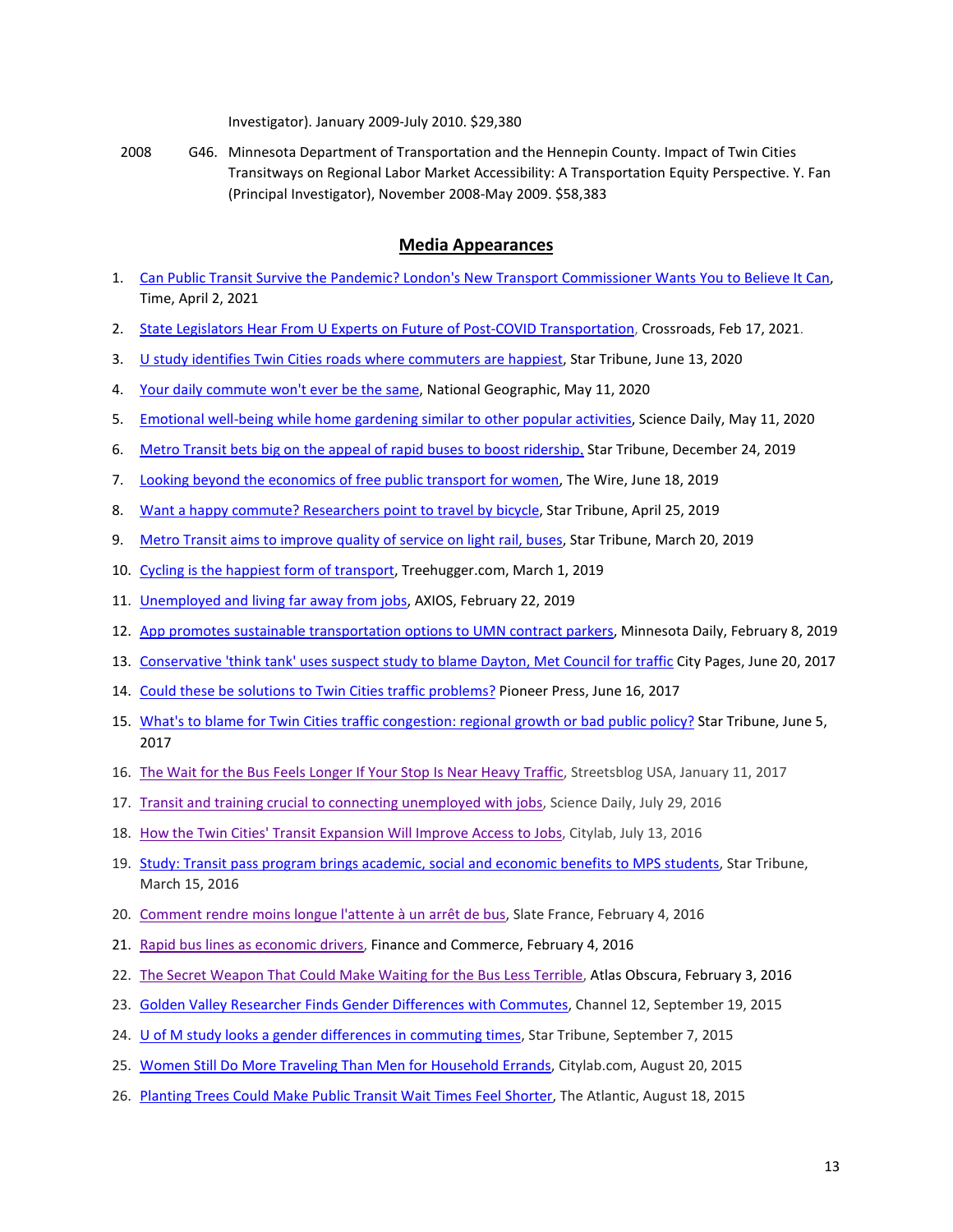- 27. [The Twin Cities Find the Key](http://nationswell.com/shelters-improve-the-commuting-experience/) to a Happy Commute, NationSwell.com, October 10, 2014
- 28. [Why it takes 13.75 hours of minimum-wage work to earn a Metrocard in New York,](http://www.theguardian.com/money/us-money-blog/2014/sep/29/public-transportation-subway-tube-expensive-ticket-rich-) Guardian, September 29, 2014
- 29. [A Basic Shelter Can Make the Wait for the Bus Feel Shorter,](http://www.citylab.com/cityfixer/2014/09/a-basic-shelter-can-make-the-wait-for-the-bus-feel-shorter/380297/) Citylab.com, September 18, 2014
- 30. [Study: Transit amenities affect perceived wait times,](http://www.startribune.com/local/blogs/273982421.html) Star Tribune, September 4, 2014
- 31. [Job recovery? Yes. Shorter commutes? Reverse commuters struggle,](http://www.startribune.com/local/north/266955181.html) Star Tribune, July 13, 2014
- 32. Esme Murphy Show, WCCO Radio, June 13, 2014
- 33. [Streetcars and Recovery,](http://www.planetizen.com/node/66443) Planetizen, December 11, 2013
- 34. [How the Streetcar Shaped Post-Katrina New Orleans,](http://www.theatlanticcities.com/jobs-and-economy/2013/11/how-streetcar-shaped-post-katrina-new-orleans/7733/) The Atlantic, November 29, 2013
- 35. [Low-wage workers need transit options,](http://www.startribune.com/opinion/editorials/233086711.html) StarTribune, November 24, 2013
- 36. [How to sell employers and developers on #TOD. Same issues in #SD](https://www.facebook.com/MoveSanDiego) (reprint), Move San Diego (Facebook), August 28, 2013
- 37. [Overcoming barriers to transit-oriented development](http://www.hcd.ca.gov/hpd/news/) (reprint), California Department of Housing and Community Development (CDHCD) news, August 30, 2013
- 38. [Overcoming barriers to transit-oriented development](http://mympo.org/PDF/News/news.pdf) (reprint), Sarasota Manatee Metropolitan Planning Organization newsletter, August 28, 2013
- 39. [Overcoming barriers to transit-oriented development,](http://bettercities.net/article/overcoming-barriers-transit-oriented-development-20652) Better! Cities & Towns, August 28, 2013
- 40. [How to Sell Developers and Employers on Transit-Oriented Development,](http://dc.streetsblog.org/2013/08/27/how-to-sell-developers-and-employers-on-transit-oriented-development/) DC.STREETSBLOG.org, August 27, 2013
- 41. The Glean: There's a report for everything, [and the latest offers info about developers and companies](http://www.minnpost.com/glean/2013/08/minneapolis-city-council-wheres-police-discipline)  [planning around the expanding LRT system.](http://www.minnpost.com/glean/2013/08/minneapolis-city-council-wheres-police-discipline) MinnPost, August 22, 2013
- 42. [Achieving System-Level, Transit-Oriented Jobs-Housing Balance: Perspectives of Twin Cities Developers and](http://www.reconnectingamerica.org/resource-center/browse-research/2013/achieving-system-level-transit-oriented-jobs-housing-balance-perspectives-of-twin-cities-developers-and-business-leaders/)  [Business Leaders,](http://www.reconnectingamerica.org/resource-center/browse-research/2013/achieving-system-level-transit-oriented-jobs-housing-balance-perspectives-of-twin-cities-developers-and-business-leaders/) Reconnecting America, August 23, 2013
- 43. [U OF Minnesota Report Gives TOD Tips, U](http://myemail.constantcontact.com/USHSR-News-----Study--TOD--HSR---Australian-HSR--China-HSR---Growth--Ohio--HSR-LA---.html?soid=1102837461714&aid=-nLOOM9zV4g)SHSR News, August 29, 2013
- 44. [Report: Barriers prevent employers from locating near transit,](http://www.bizjournals.com/twincities/morning_roundup/2013/08/report-barriers-employers-transit.html) Minneapolis–St. Paul Business Journal, August 22, 2013
- 45. [Transit: New report recommends ways for developers to attract tenants near projects,](http://www.twincities.com/stpaul/ci_23913108/transit-new-report-recommends-ways-developers-attract-tenants) Pioneer Press, August 21, 2013
- 46. [Do we really need mass transit to limit our dependence on cars?](http://www.minnpost.com/cityscape/2013/06/do-we-really-need-mass-transit-limit-our-dependence-cars) MinnPost, June 11, 2013
- 47. [Crunching the numbers in transit corridors,](http://finance-commerce.com/2013/06/crunching-the-numbers-in-transit-corridors/) Finance & Commerce, June 5, 2013
- 48. [From blight to boom: Development transforms 400 block of Nicollet Mall,](http://www.startribune.com/business/207063991.html) Start Tribune, May 11, 2013
- 49. The Daily Circuit , Minnesota Public Radio, November 29, 2012
- 50. [Top priority for transitway development should be employers and jobs,](http://www.tcdailyplanet.net/blog/dane-smith/top-priority-transitway-development-should-be-employers-and-jobs) Twin Cities Daily Planet, May 26, 2012
- 51. [Proximity to LRT stations raises home values for some,](http://finance-commerce.com/2012/03/proximity-to-lrt-stations-raises-home-values-for-some/) Finance and Commerce, March 19, 2012
- 52. [Connecting Low-Wage Workers With Job Opportunities,](http://www.reconnectingamerica.org/posts/connecting-low-wage-workers-with-job-opportunities) Reconnecting America's Half-Mile Circles Expert Blog, September 11, 2010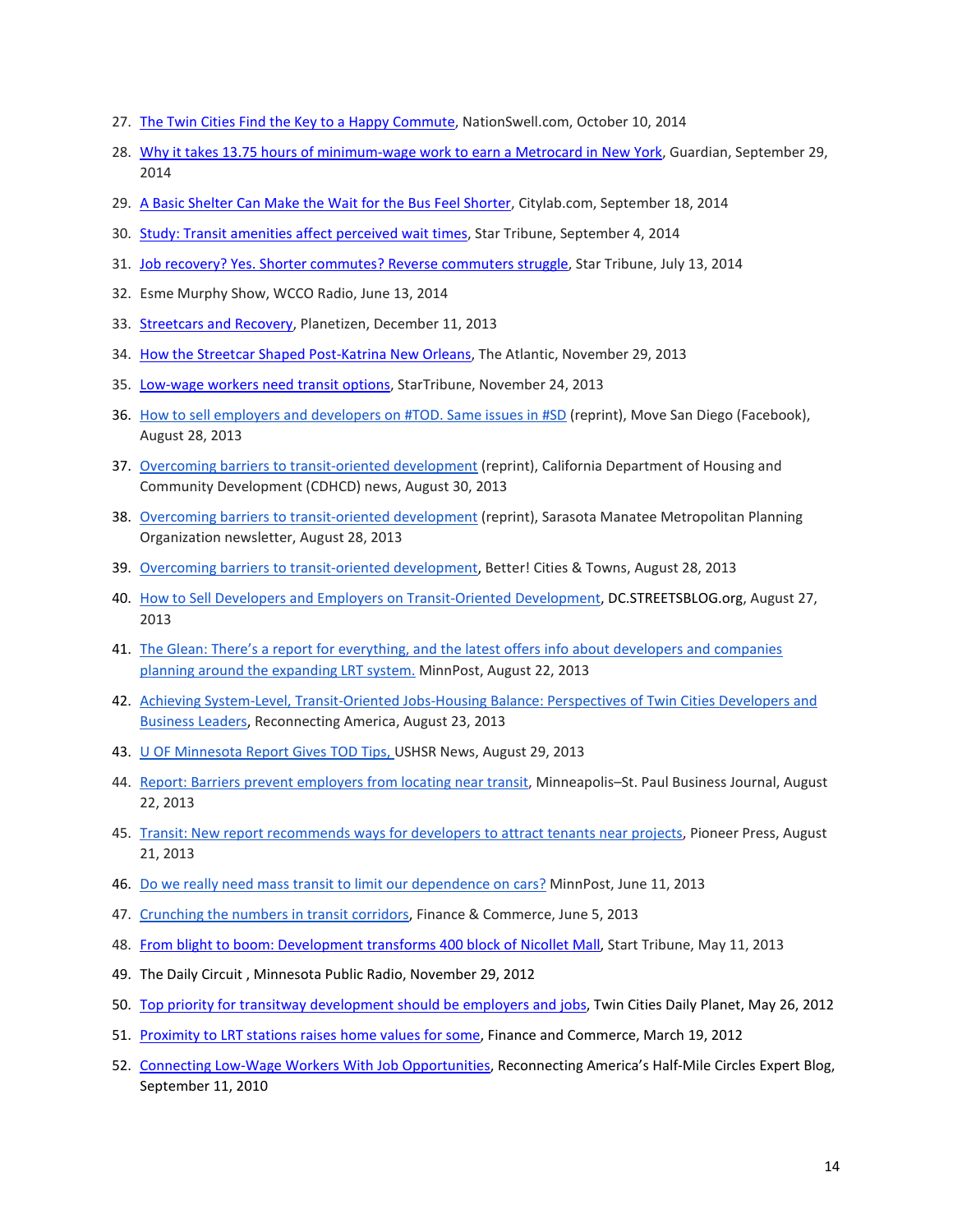- 53. Minneapolis Park and Recreation Board Meeting, Live Broadcast on Channel 14, August 18, 2010
- 54. Weekly Public Affair Radio Show, Access Minnesota, April 16, 2010
- 55. [U of M study: light-rail line helping job access,](http://www.bizjournals.com/twincities/stories/2010/03/29/daily17.html) Twin Cities Business Journal, March 30, 2010

## **Presentations**

## *Invited Presentations*

- 1. Understanding Post-COVID Safety Concerns Toward the Use of Transit**,** Shared Mobility, and Connected and Automated Vehicles in Greater Minnesota. *Twin Cities Shared Mobility Collaborative Convening*, Minneapolis, MN, United States. 4/27/2021
- 2. The Gender Happiness Gap in Mobility and Everyday Life. *Women in Transportation, Then and Now Keynote Address*, The Kennedy Center, Trumbull, CT. 3/30/2021
- 3. Advancing Equity and Empathy: Human-Centered Transportation for Connecting Minnesota. *Minnesota Local Road Research Board Meeting*, Minneapolis, MN, United States. 3/22/2021
- 4. Measuring, Managing, and Maximizing Transportation Happiness using Smartphone-Aided Day Reconstruction Method. *Ecological Momentary Assessment (EMA) and Experience Sampling Research Cluster Meeting*, Southern Methodist University, Dallas, TX, United States, 3/11/2021
- 5. The Multimodal Future of Transportation Equity*. Minnesota House of Representatives Transportation Committee Meeting*, St. Paul, MN, United States. 1/17/2021
- 6. Writing for international academic journals. *Academic Writing Workshop for Junior Urban Scholars*, coorganized by the School of Public Policy and Management of Tsinghua University, and the International Association of China Planning, Beijing, China. 1/9/2021
- 7. Measuring, Managing, and Maximizing Transportation Happiness using Smartphone-Aided Day Reconstruction Method. *Institute of Transportation Studies Seminar Series*, University of California, Davis, CA, United States. 12/4/2020
- 8. Measuring, Managing, and Maximizing Transportation Happiness using Smartphone-Aided Day Reconstruction Method. *University Transportation Center Seminar Series*, University of Illinois, Chicago, IL, United States. 11/19/2020
- 9. Advancing Equity and Empathy: Human-Centered Transportation for Connecting Minnesota. Minnesota's Transportation Conference Keynote Address, St. Paul, MN, United States. 3/4/2020
- 10. Happy Cities: Maximizing Human Well-Being through Urban Design in China and the U.S. *Advancing Urban Sustainability in China and the United States: A National Academies Workshop in Collaboration with the Chinese Academy of Sciences*. National Academy of Sciences, Washington, D.C., United States. 12/16/2019
- 11. Maximizing Transportation Happiness using Smartphone-Based Travel Behavior and Experience Data. *University of Minnesota Spatial Forum*, Minneapolis, MN. 11/12/2019.
- 12. Urban Planning and Health Equity. *University of Minnesota Health Equity Seminar*, Minneapolis, MN. 11/11/2019.
- 13. Maximizing Transportation Happiness using Smartphone-Based Travel Behavior and Experience Data. *School of Data Science, City University of Hong Kong*, Hong Kong. 7/2/2019.
- 14. Maximizing Transportation Happiness using Smartphone-Based Travel Behavior and Experience Data. *Hohai*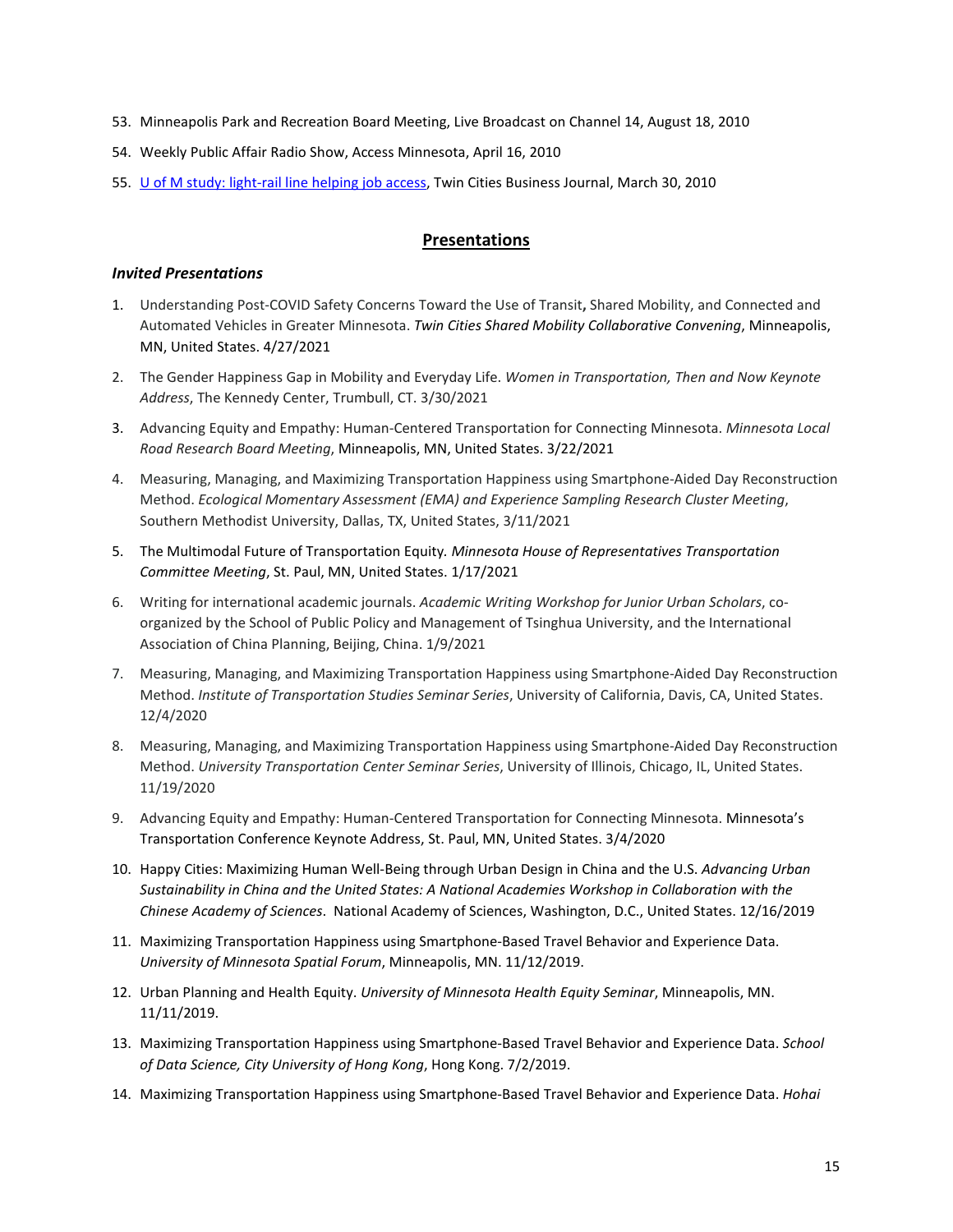*University*, Nanjing, China. 6/5/2019.

- 15. Maximizing Transportation Happiness using Smartphone-Based Travel Behavior and Experience Data. *Shenzhen University*, Shenzhen, China. 5/30/2019.
- 16. Maximizing Transportation Happiness using Smartphone-Based Travel Behavior and Experience Data. *Beijing University of Technology*, Beijing, China. 5/24/2019.
- 17. Measuring Transportation Happiness: A Case Study of Urban Commuters in Shenzhen, China. Harbin, China. 6/24/2018
- 18. Measuring Transportation Happiness: A Case Study of Urban Commuters in Shenzhen, China. Beijing Jiaotong University, Beijing, China. 6/21/2018
- 19. Measuring Transportation Happiness: A Case Study of Urban Commuters in Shenzhen, China. Beijing University of Technology, Beijing, China. 6/20/2018
- 20. Maximizing Transportation Happiness using Smartphone-Based Travel Behavior and Experience Data. Tongji University, Shanghai, China. 12/20/2018
- 21. Happy Cities: The Role of Transportation. *The Fourth World Metropolitan Transport Development Forum.*  Beijing, China. 10/25/2018.
- 22. Happy Cities: The Role of Transportation. *Central South University. Changsha*, China. 10/19/2018.
- 23. Improving Transit Service Quality using Transportation Happiness Research. The 8<sup>th</sup> Development Forum of Transit Metropolis. Shenzhen, China. 10/12/2018
- 24. The Multimodal Nature of Urban Rail Transit Development. Peking University Shenzhen Graduate School. Shenzhen, China. 10/13/2018
- 25. SCC: Leveraging Autonomous Shared Vehicles for Greater Community Health, Equity, Livability, and Prosperity (HELP). *NSF Smart and Connected Communities PI Meeting*. Denver, Colorado, United States. 4/1/2019
- 26. Urban Rail Transit's Multimodal Future: Lessons from the U.S. and Europe, *2017 China Urban Rail Transit Forum*, Beijing, China. 6/20/2017
- 27. Happy Cities: The Role of Transportation. *Peking University,* Beijing, China. 6/19/2017.
- 28. Happy Cities: The Role of Transportation. *Suzhou University of Science and Technology*, Shenzhen Urban Transportation Planning Center, Shenzhen, China. 5/27/2017.
- 29. Happy Cities: The Role of Transportation. *Suzhou University of Science and Technology*, Suzhou, China. 5/17/2017.
- 30. Spatial and Skills Mismatch of Unemployment and Job Vacancies: Opportunities for Integrated Transit and Workforce Development. *Hennepin County Regional Railroad Authority*, Minneapolis, United States. 4/25/2017.
- 31. Rail Transit Revival in Urban America: The Truth and the Future. *Rail Transit Systems Committee Meeting*. Transportation Research Board, Washington D.C., United States. 1/9/2017.
- 32. Spatial and Skills Mismatch of Unemployment and Job Vacancies: Opportunities for Integrated Transit and Workforce Development. *Twin Cities Metro Transit*, Minneapolis, United States. 1/24/2017.
- 33. Happy Cities: The Role of Transportation. *Chang'an University*, Xi'an, China. 12/13/2016.
- 34. Happy Cities: The Role of Transportation. *Sun Yat-Sen University*, Guangzhou, China. 12/12/2016.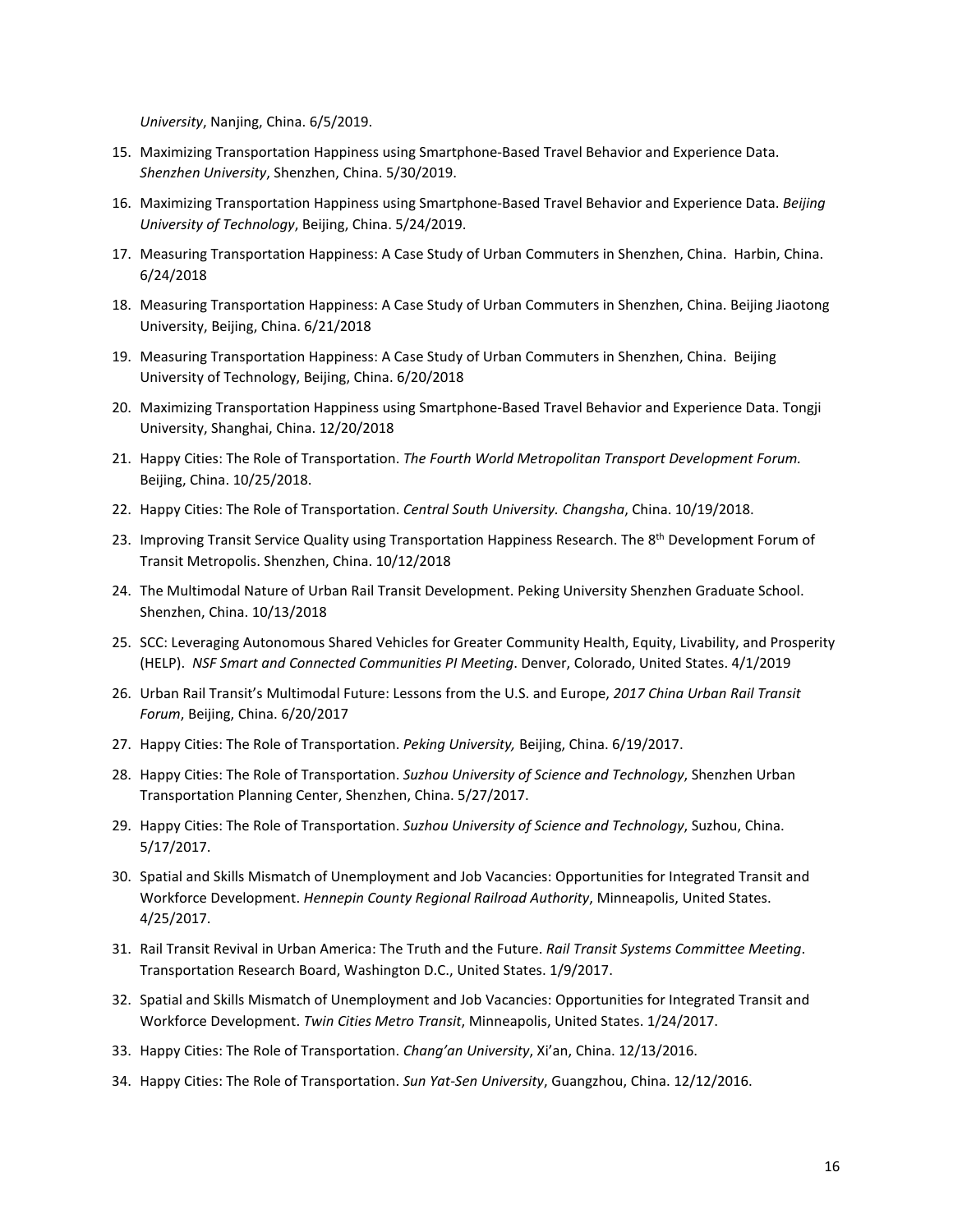- 35. Happy Cities: The Role of Transportation. *Southeast University*, Nanjing, China. 12/6/2016.
- 36. Spatial and Skills Mismatch of Unemployment and Job Vacancies: Opportunities for Integrated Transit and Workforce Development. *Hennepin County Comprehensive Plan Idea Forum,* Minnetonka, United States. 11/30/2016.
- 37. Spatial and Skills Mismatch of Unemployment and Job Vacancies: Opportunities for Integrated Transit and Workforce Development. *Minneapolis Downtown Council,* Minneapolis, United States. 11/8/2016.
- 38. Spatial and Skills Mismatch of Unemployment and Job Vacancies: Opportunities for Integrated Transit and Workforce Development. *Citizens League Transit Study Committee Meeting*, Minneapolis, United States. 10/27/2016.
- 39. Transit Stops and Stations and Waiting Time Perceptions. *Center for Transportation Studies Planning and Economy Council Meeting*, Minneapolis, United States. 9/28/2016.
- 40. Transitways and Twin Cities Neighborhoods: Concerns and Project Responses. *Riverview Policy Advisory Committee Meeting*, St Paul, United States. 9/8/2016
- 41. American Made Transit Metropolis: The Truth and the Future. *Xiamen Urban Transportation Center*, Xiamen, China. 7/12/2016.
- 42. American Made Transit Metropolis: The Truth and the Future. *The 16th COTA International Conference of Transportation Professionals*, Shanghai, China. 7/7/2016.
- 43. Happy Cities: The Role of Transportation. *Beijing Normal University*, Beijing, China. 7/4/2016.
- 44. Daynamica: A Smartphone Solution for Travel and Activity Capturing. *The 11th International Association for China Planning Conference*, Beijing, China. 7/3/2016.
- 45. Happy Cities: The Role of Transportation. *Annual Mobility Management Conference Keynote Speech*. New York City Department of Transportation, New York City, United States. 5/18/2016.
- 46. Spatial and Skills Mismatch of Unemployment and Job Vacancies: Opportunities for Integrated Transit and Workforce Development. *Center for Transportation Studies Executive Committee*, Minneapolis, United States. 2/25/2016.
- 47. SmarTrAC: A Smartphone Solution for Context-Aware Travel and Activity Capturing. *The 3rd Arab-American Frontiers symposium*, King Abdullah University of Science and Technology (KAUST), Saudi Arabia. 12/6/2015.
- 48. SmarTrAC: A Smartphone Solution for Context-Aware Travel and Activity Capturing. *University of South Florida Transportation Research Seminar,* Tampa, FL. 11/20/2015.
- 49. The Role of Transit in Supporting Our Region's Competitive Clusters. *Twin Cities Metropolitan Council Committee of the Whole*, St. Paul, MN. 9/2/2015.
- 50. Assessing the Impacts of Student Transportation Using City Buses and Trains. *Metro Transit Senior Staff Meeting*, Minneapolis, MN. 8/11/2015.
- 51. SmarTrAC: A Smartphone Solution for Context-Aware Travel and Activity Capturing. *The 15th COTA International Conference of Transportation Professionals*, Beijing, China. 7/25/2015.
- 52. SmarTrAC: A Smartphone Solution for Context-Aware Travel and Activity Capturing. *College of Transportation Science and Engineering, Nanjing Tech University,* Nanjing, China. 7/13/2015.
- 53. SmarTrAC: A Smartphone Solution for Context-Aware Travel and Activity Capturing. *School of Transportation, Southeast University*, Nanjing, China. 6/17/2015.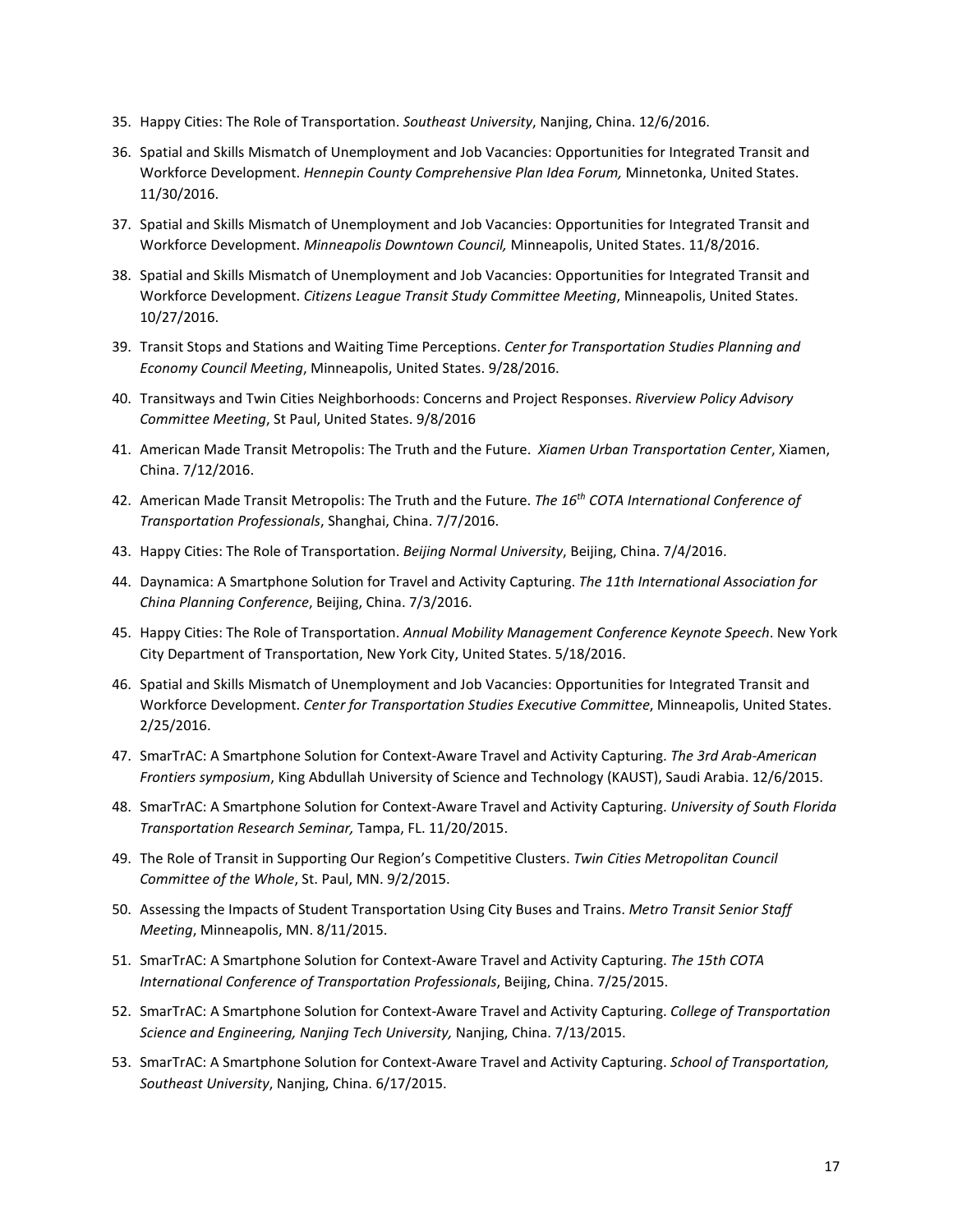- 54. Planning for Prosperity and Equity in Transit Corridors: Better Measurements and Greater Relevance. *Federal Transit Administration (FTA),* Washington, DC. 1/12/2015.
- 55. The SPLASH Project: Implications for Addressing Health Inequity. *Minnesota Children and Nature Connection*, Maplewood, MN. 11/5/2014.
- 56. Transit Stops and Stations and Waiting Time Perceptions. *Metro Transit Senior Staff Meeting*, Minneapolis, MN, 8/26/2014.
- 57. Transit and Regional Economic Competitiveness. *Hennepin County Southwest LRT Community Works Steering Committee Meeting*, 6/19/2014.
- 58. Keeping Transportation Affordable*. National Conference of State Legislatures – Transportation Pre-Conference*, Washington, DC. 12/2/2013.
- 59. Results of interviews with developers and business leaders about TOD. *Twin Cities Metropolitan Council Community Development Committee Meeting*, St. Paul, MN. 6/3/2013
- 60. Achieving system-level, transit oriented jobs-housing balance. *Southwest LRT Community Works Steering Committee*, St. Louis Park, MN. 5/16/2013
- 61. UbiActive: Smartphone-based tool for trip detection and travel-related physical activity assessment. *Transportation Research Board New Technologies Subcommittee Meeting*, Washington, D.C. 1/16/ 2013
- 62. Transit, equity, and regional economic development. *Humphrey School Dean's Advisory Council Meeting*, 10/23/2012
- 63. Enterprising Twin Cities transitways. *Twin Cities Metro Transit Staff Meeting*, Minneapolis, MN. 9/11/2012
- 64. Research on how to achieve system-level transit-oriented jobs-housing balance. *Twin Cities Metropolitan Council Transportation Committee Meeting*, Minneapolis, MN. 9/10/2012
- 65. Transit, equity, and regional economic development: Lessons from the Twin Cities. *Twin Cities Metro Transit Brown Bag Seminar Series*, Minneapolis, MN. 6/29/2012
- 66. Impact of Twin Cities transitways on regional labor market accessibility: A transportation equity perspective. *Twin Cities Metro Transit Staff Meeting*, Minneapolis, MN. 6/12/2012
- 67. The role of transitways in our region's economic competitiveness (Opening Session Speaker). *The 23rd Annual Transportation Research Conference*, St. Paul, MN. 5/23/2012
- 68. The SPLASH project: Parks, physical activity, and obesity prevention. *Obesity Research Group*, UMN. 5/22/2012.
- 69. Transitway impacts: Accessibility, neighborhood change, and regional competitiveness. *National Center for Smart Growth*, University of Maryland, College Park, MN. 2/28/2012.
- 70. Transit, accessibility, and neighborhood change: Whether and how to evaluate the impacts. *Transit Forum with Jim Oberstar*, Minneapolis, MN. 2/24/2012
- 71. Community, culture, and park use. *Twin Cities Urban Sustainability Forum*, St. Paul, MN. 11/3/2011.
- 72. Culture, community and park use. *Humphrey Students of Color Association (HSOCA) Dialogue on Race Speaker Event*, 10/18/2011
- 73. Where are families to live and play? Urban form and family functioning. *Department of Geography Coffee Hour Seminar Series*, UMN. 10/7/2011.
- 74. Community, culture, and park use. *Active Living Hennepin County Partnership Meeting*, New Hope, MN.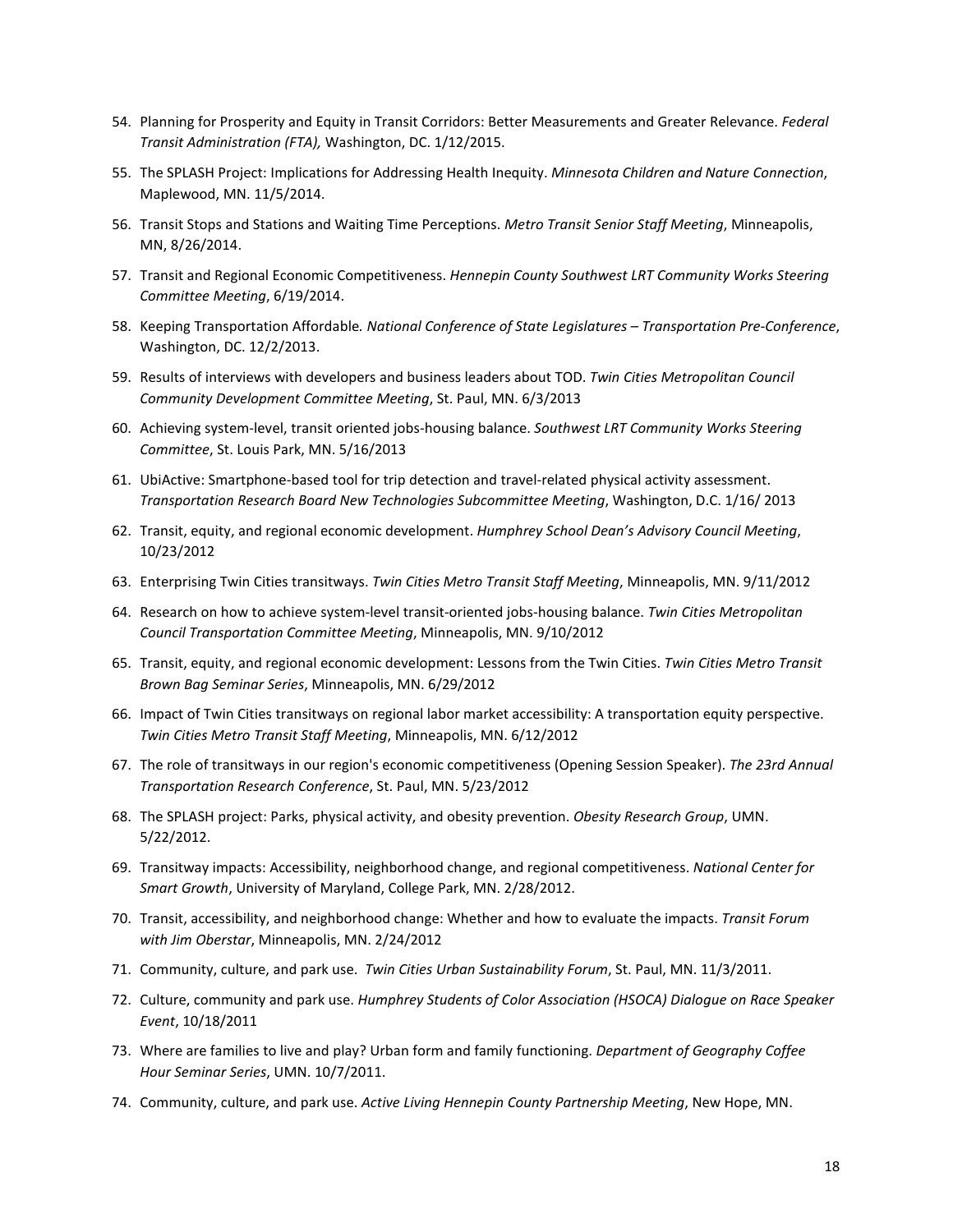10/5/2011.

- 75. Assessing neighborhood and social influences of transit corridors. *Ramsey County Board Meeting*, Saint Paul, MN. 10/4/2011.
- 76. Assessing neighborhood and social influences of transit corridors. *American Planning Association Minnesota Chapter Conference*, St. Cloud, MN. 9/29/2011.
- 77. Assessing neighborhood and social influences of transit corridors. *City of Saint Paul Planning Department*, Saint Paul, MN. 5/17/2011.
- 78. Evaluations of the Central Corridor project. *Minnesota Evaluation Association*, Saint Paul, MN. 4/14/2011.
- 79. Park improvements and family health: A discussion of the SPLASH project. *Human Capital Research Collaborative Brown Bag Seminar*, 2/15/2011.
- 80. Assessing neighborhood and social influences of transit corridors. *Hennepin-University Partnership Symposium*, Minneapolis, MN. 2/4/2011
- 81. Can urban poor in china escape spatial mismatch? Employment distribution and job access in beijing, China*. Global Policy Workshop at Freeman Center for International Economic Policy*, 2/1/2011.
- 82. Can light rail transit improve job access for low-wage workers? *Humphrey School Dean's Advisory Council Meeting*, 10/14/2010
- 83. The SPLASH project: Survey of parks, leisure-time activity, and self-reported health. *Minneapolis Park and Recreation Board Meeting*, Minneapolis, MN. 8/18/2010.
- 84. Space use, time use, and urbanism. *University of Gävle,* Gävle, Sweden. 6/11/2010.
- 85. Setting the agenda for transitway research. *Center for Transportation Studies Strategic Committee Meeting*, UMN. 5/10/2010.
- 86. The Impact of Twin Cities transitways on regional labor market accessibility. *Hennepin-University Partnership Symposium*, Minneapolis, MN. 1/29/2010.
- 87. Urban china in transition. *China-Humphrey Initiative Brown Bag Lunch Event*, 10/1/2009.
- 88. Does urban form matter in solo versus joint activity engagement? *Transportation College, Southeast University,* Nanjing, China. 5/25/2009.
- 89. Are we coming together or coming apart? The emerging urbanism. *Peking University - Lincoln Institute,* Beijing, China. 5/22/2009.
- 90. Household excess travel and neighborhood characteristics: Associations and trade-offs. *Beijing Transportation Research Center,* Beijing, China. 5/19/2009.
- 91. Are we coming together or coming apart? The emerging urbanism. *Regional Planning & Policy Brownbag Seminar*, 2/25/2009.
- 92. Urban form and activity engagement. *Center for Transportation Studies Research Scholars Meeting*, UMN. 12/17/2008.
- 93. Using GIS-T to synchronize land and infrastructure development. *Minnesota Statewide Travel Demand Coordinating Committee Meeting, Minnesota Department of Transportation*, Roseville, MN. 12/8/2008.
- 94. Using GIS-T to synchronize land and infrastructure development. *Metropolitan Council Regional Modeling Group Meeting*, St. Paul, MN. 12/5/2008.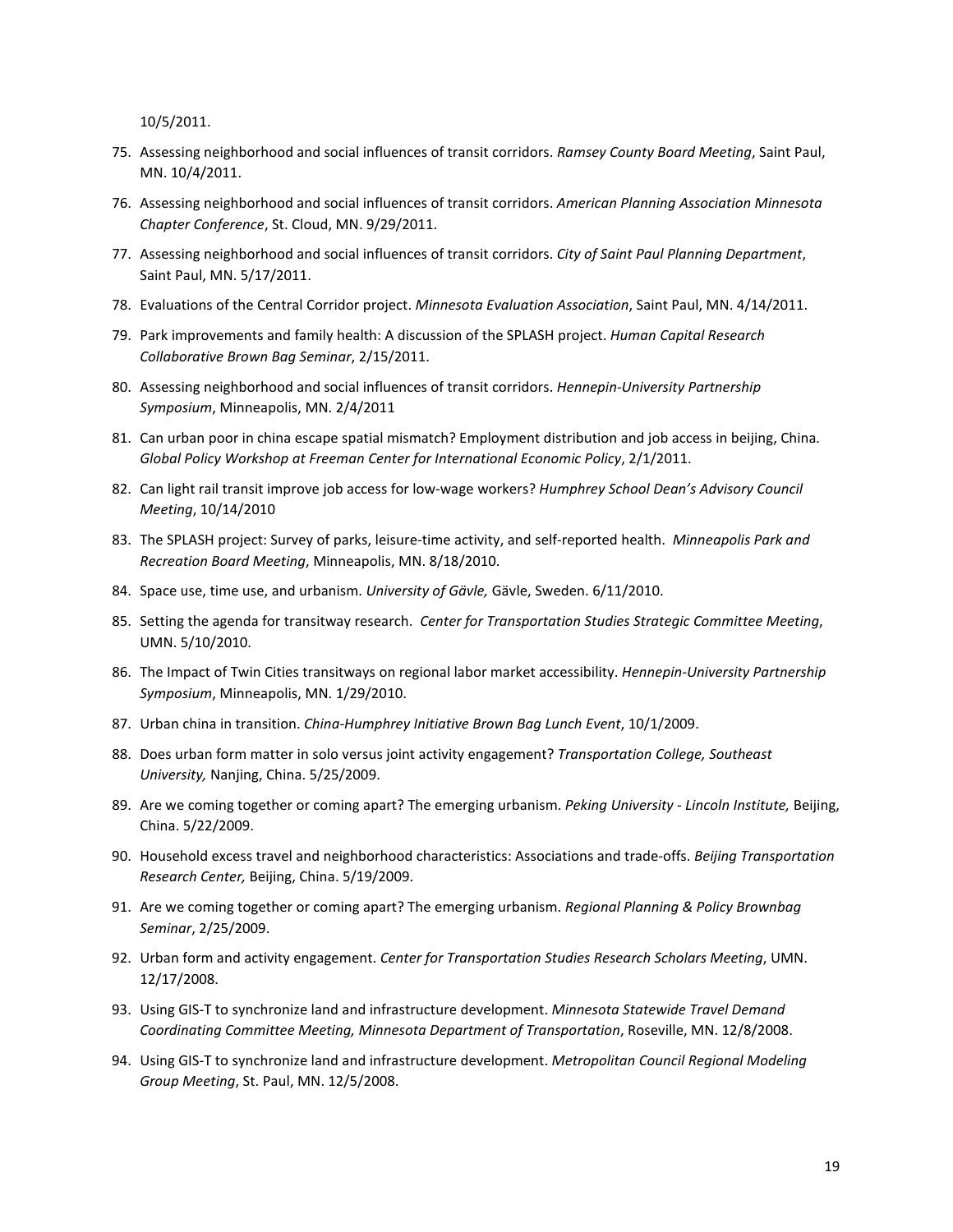## *Refereed Research Conference Presentations*

**Note:** I have been a regular presenter at the annual conferences of the Transportation Research Board and the Association of Collegiate Schools of Planning. Since 2017, most conference presentations related to my research were made by my students and co-authors. I stopped tracking my conference presentations since 2017.

- 1. Workers' Residential Choices Around Growing Rapid Transit Systems. Poster presentation at the *Transportation Research Board 96th Annual Meeting*, Washington, D.C., January 8-12, 2017.
- 2. Accessibility Scenario Analysis of Hypothetical, Future Transit Network: Social Equity Implications of GTFS-Based, Sketch Planning Tool. Poster presentation at the *Transportation Research Board 96th Annual Meeting*, Washington, D.C., January 8-12, 2017.
- 3. Review of State-of-the-Art Smartphone Apps for Travel Data Collection and Energy-Efficient Strategies. Podium presentation at the *Transportation Research Board 96th Annual Meeting*, Washington, D.C., January 8- 12, 2017.
- 4. Perception of Transfer Waiting Time at Stops and Stations in Nanjing, China. Poster presentation at the *Transportation Research Board 96th Annual Meeting*, Washington, D.C., January 8-12, 2017.
- 5. On-the-Fly Trip Purpose Prediction Using Google Places Information: Application of Statistical and Machine Learning Methods. Poster presentation at the *21st International Conference of Hong Kong Society for Transportation Studie*s, Hong Kong, December 10-12, 2016.
- 6. Educational Outcomes of Expanded Student Transportation Options: Impacts of Student Transportation Using Public Transit on School Attendance and Academic Success. Poster presentation at the *56th Annual Conference of the Association of Collegiate Schools of Planning.* Portland, Oregon. November 3-6, 2016.
- 7. Exploring the Link between Subjective Well-Being and Infrastructure: Interviews in Delhi, India. Poster presentation at the *56th Annual Conference of the Association of Collegiate Schools of Planning*. Portland, Oregon. November 3-6, 2016.
- 8. Decade-Long Changes in Spatial Mismatch in Beijing, China: Are Disadvantaged Populations Better or Worse Off? Podium presentation at the *56th Annual Conference of the Association of Collegiate Schools of Planning*. Portland, Oregon. November 3-6, 2016.
- 9. Jobs, Social Equity and Growing Transit Systems: A National, Empirical Inquiry. Podium presentation at the *56th Annual Conference of the Association of Collegiate Schools of Planning*. Portland, Oregon. November 3-6, 2016.
- 10. Exploring Smartcard Passenger Flow Database Using Space-Time Plots and Data Cubes. Podium presentation at the *Workshop on ICT, Activities, Time Use and Travel*, Nanjing University, Nanjing, China, July 16-17, 2016
- 11. Weakening Obstacles to Transit Use: Changes in Relationships with Child Rearing and Automobile Access from 2000 to 2010. Podium presentation at the *Transportation Research Board 95th Annual Meeting*, Washington, D.C., January 10-14, 2016.
- 12. Transit Riders' Perception of Waiting Time and Environment Surrounding Stops. Podium presentation at the *Transportation Research Board 95th Annual Meeting*, Washington, D.C., January 10-14, 2016.
- 13. Battery-Efficient Location Change Detection for Smartphone-Based Travel Data Collection: A Wi-Fi Fingerprint Approach. Poster presentation at the *Transportation Research Board 95th Annual Meeting*, Washington, D.C., January 10-14, 2016.
- 14. Jobs, Social Equity, and Growing Transit Systems: A National, Empirical Enquiry. Poster presentation at the *Transportation Research Board 95th Annual Meeting*, Washington, D.C., January 10-14, 2016.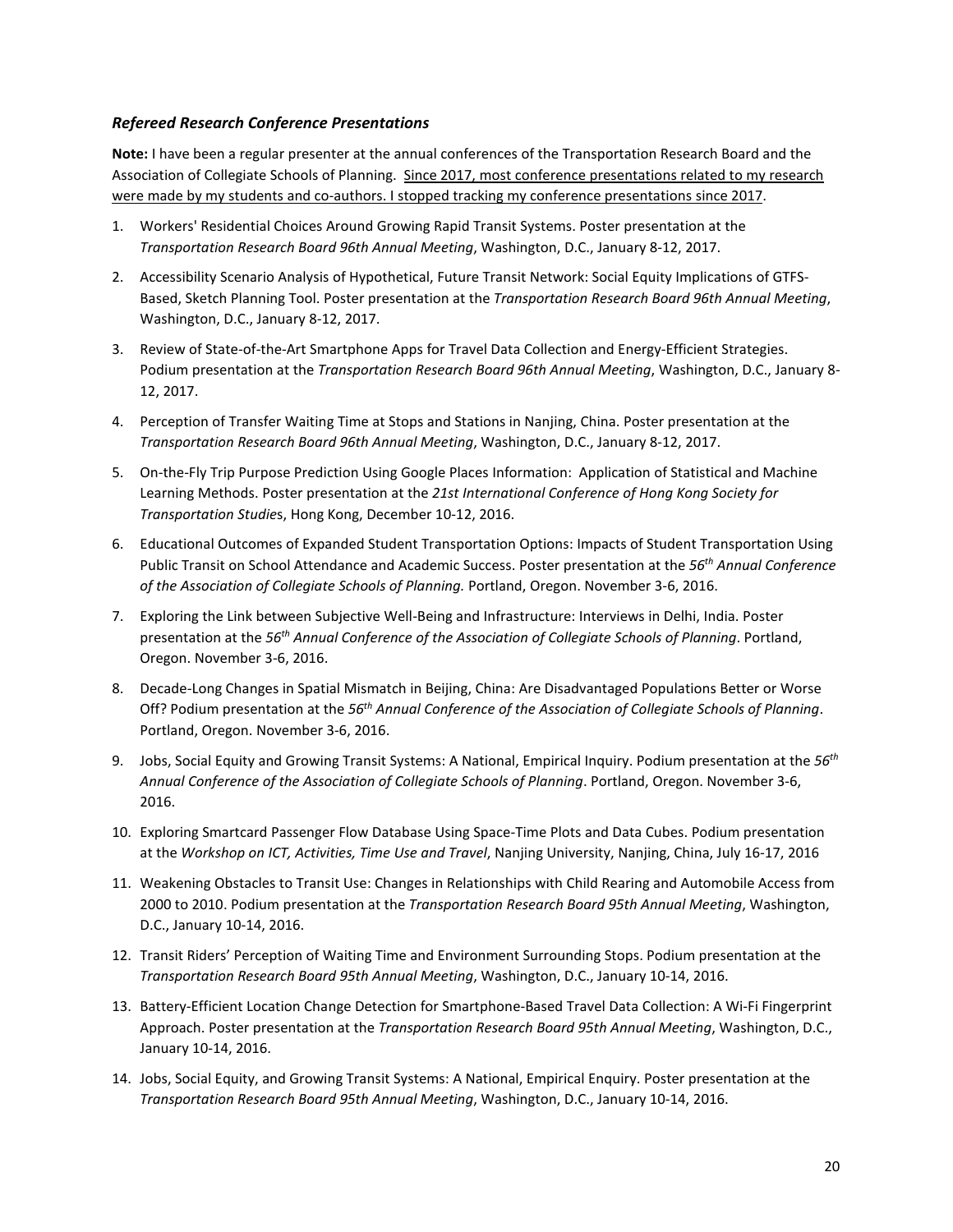- 15. Assessing the Impacts of Student Transportation via Transit on Student Attendance and Academic Achievement. Poster presentation at the *Transportation Research Board 95th Annual Meeting*, Washington, D.C., January 10-14, 2016.
- 16. Local Support of Light Rail in the Twin Cities. Podium presentation at the *Transportation Research Board 95th Annual Meeting*, Washington, D.C., January 10-14, 2016.
- 17. Apps and Battery-Efficient Technologies for Smartphone-Based Travel Data Collection: State of the Art. Poster presentation at the *Transportation Research Board 95th Annual Meeting*, Washington, D.C., January 10-14, 2016.
- 18. Evaluating strategies to promote park use in low-income minority communities: Implications for Addressing Health Inequities. Podium presentation at the *Association of Collegiate Schools of Planning (ACSP) 55th Annual Conference*, Houston, TX, October 22-25, 2015.
- 19. Perception of Waiting Time at Transit Stops and Stations. Poster presentation at the *Transportation Research Board 94th Annual Meeting*, Washington, D.C., January 11-15, 2015.
- 20. Developers' Perspectives on Transit-Oriented Development. Poster presentation at the *Transportation Research Board 94th Annual Meeting*, Washington, D.C., January 11-15, 2015.
- 21. Regional Transit and Regional Accessibility. Podium presentation at the 25<sup>th</sup> Annual CTS Transportation Research Conference, St. Paul, May 21-22, 2014.
- 22. Transit and access to jobs in competitive clusters. Podium presentation at the *Transportation Research Board 92th Annual Meeting*, Washington, D.C., January 13-17, 2013.
- 23. Doing business around transitways: Survey research on business perceptions of Twin Cities transit projects. Podium presentation at the *Transportation Research Board 92th Annual Meeting*, Washington, D.C., January 13-17, 2013.
- 24. UbiActive: Smartphone-based tool for trip detection and travel-related physical activity assessment. Podium presentation at the *Transportation Research Board 92th Annual Meeting*, Washington, D.C., January 13-17, 2013.
- 25. Doing business around transitways: Survey research on business perceptions of Twin Cities transit projects. Podium presentation at the *2012 American Planning Association Minnesota Chapter Conference*, Alexandria, MN. September 26-28, 2012.
- 26. Smartphone-based travel experience sampling and behavior intervention among young adults. Podium presentation at the *23rd Annual Transportation Research Conference,* St. Paul, MN*.* May 23-24, 2012.
- 27. Different types of spatial mismatch: U.S.-China comparison of poverty concentration and low-skill job distribution. Podium presentation at the 2*012 Inaugural International Research Conference*, University of Minnesota, Minneapolis, MN. February 17, 2012.
- 28. Family structure and park use: Implications to the active living agenda. Poster presentation at the *Active Living Research Annual Conference*, San Diego, CA, March 12-14, 2012.
- 29. Smartphone-based travel experience sampling and behavior intervention among young adults. Poster presentation at the *Transportation Research Board 91th Annual Meeting*, Washington, D.C., January 22-26, 2012.
- 30. Winners or losers: Individual perceptions of transit-induced neighborhood change. Podium presentation at the *Transportation Research Board 91th Annual Meeting*, Washington, D.C., January 22-26, 2012.
- 31. Family functioning as a mediator of neighborhood influences on children's health. Podium presentation at the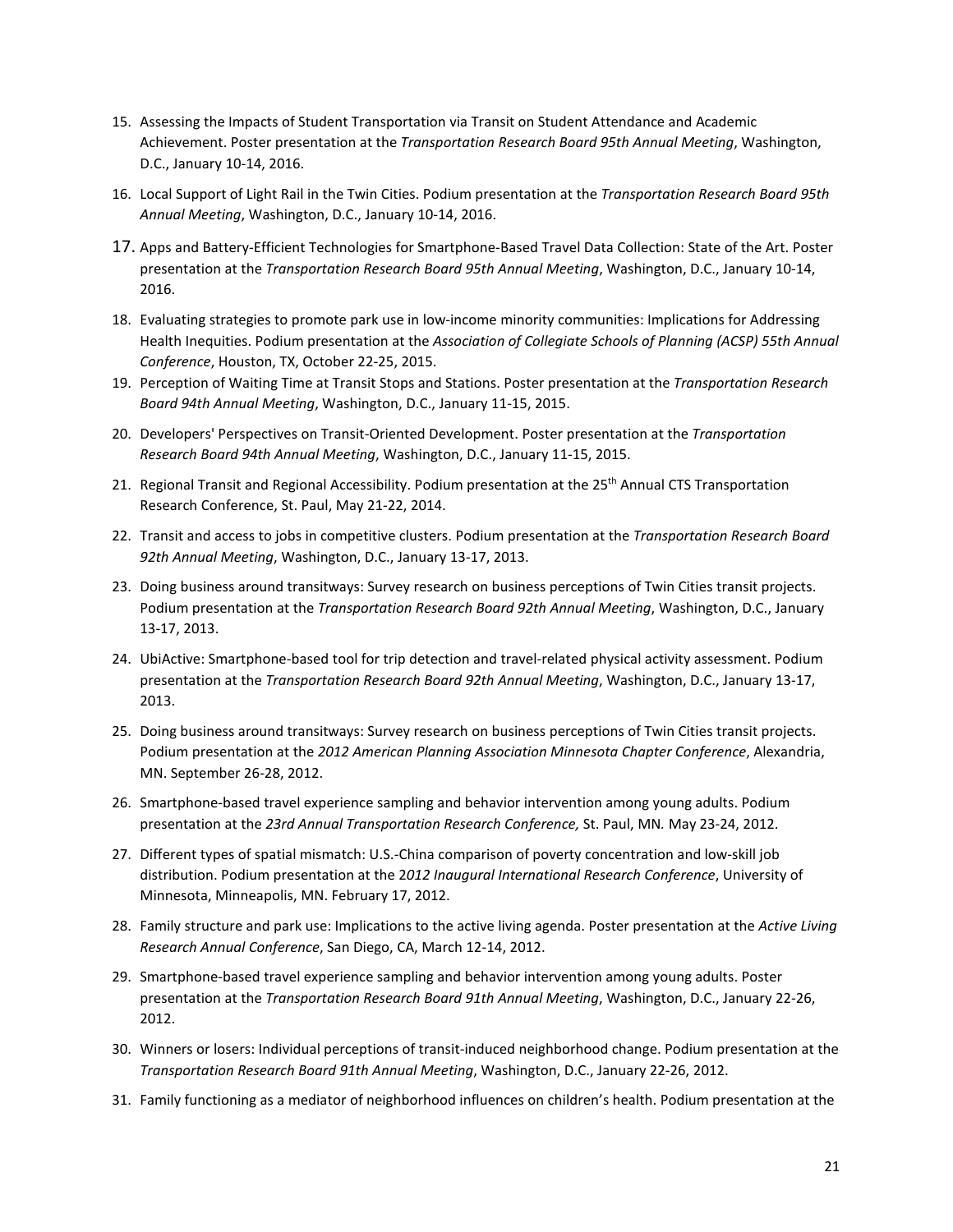*52nd Association of Collegiate Schools of Planning (ACSP) Annual Conference*, Salt Lake City, UT, October 13- 16, 2011.

- 32. The impact of light rail implementation on labor market accessibility: A transportation equity perspective. Podium presentation at the *World Symposium on Transport and Land Use Research*, Whistler, British Columbia, Canada, July 28-30, 2011.
- 33. Can the urban poor in China escape spatial mismatch? Podium presentation at *the Symposium on China's Urban Development and Land Policy*, Beijing, China, July 16-17, 2011.
- 34. The impact of light rail implementation on labor market accessibility: A transportation equity perspective. Podium presentation at the *Transportation Research Board 90th Annual Meeting*, Washington, D.C., January 23-27, 2011.
- 35. Gender and family as modifiers of the urban form and travel connection. Podium presentation at the *Transportation Research Board 90th Annual Meeting*, Washington, D.C., January 23-27, 2011.
- 36. Can light rail transit improve job access for low-wage workers? Podium presentation at the *51st Association of Collegiate Schools of Planning (ACSP) Annual Conference*, Minneapolis, MN, October 17-19, 2010.
- 37. Streetcars and recovery: An analysis of post-Katrina building permits in New Orleans. Podium presentation at the *51st Association of Collegiate Schools of Planning (ACSP) Annual Conference*, Minneapolis, MN, October 7- 19, 2010.
- 38. Gender and family as modifiers of the urban form-travel connection. Podium presentation at the *51st Association of Collegiate Schools of Planning (ACSP) Annual Conference*, Minneapolis, MN, October 7-19, 2010.
- 39. Urban greenness and stress restoration. Podium presentation at the *51st Association of Collegiate Schools of Planning (ACSP) Annual Conference*, Minneapolis, MN, October 7-19, 2010.
- 40. Does urban form matter in solo and joint activity engagement decisions? Poster Presentation at the *Active Living Research Annual Conference*, San Diego, CA, February 9-11, 2010.
- 41. Planners' war against spatial mismatch: Past failures and future promises. Podium presentation at the *Transportation Research Board 89th Annual Meeting*, Washington, D.C., January 10-14, 2010.
- 42. Streetcars and recovery: Analysis of post-Katrina building permits around New Orleans streetcar lines. Podium presentation at the *Transportation Research Board 89th Annual Meeting*, Washington, D.C., January 10-14, 2010.
- 43. Socio-spatially integrated configurations of urbanism: Coexistence of agglomeration, suburbanization, gentrification, and segregation. Podium presentation at the *50th Anniversary ACSP Conference*, Crystal City, Virginia, October 1-4, 2009.
- 44. Socio-spatially integrated configurations of urbanism: Coexistence of agglomeration, suburbanization, gentrification, and segregation. Podium Presentation at the *11th International Conference on Computers in Urban Planning and Urban Management*, University of Hong Kong, Hong Kong, June 15-18, 2009.
- 45. Do "smart places" have less urban health penalty? Podium Presentation at the *47th International Making Cities Livable Conference*, Portland, OR, May 10-14, 2009.
- 46. Does urban form matter in solo and joint activity engagement decisions? Poster Presentation at the *Transportation Research Board 88th Annual Meeting*, Washington, D.C., January 11-15, 2009.
- 47. Impact of the built environment on travel distance and time costs: Trip-level analysis. Poster Presentation at the *Transportation Research Board 88th Annual Meeting*, Washington, D.C., January 11-15, 2009.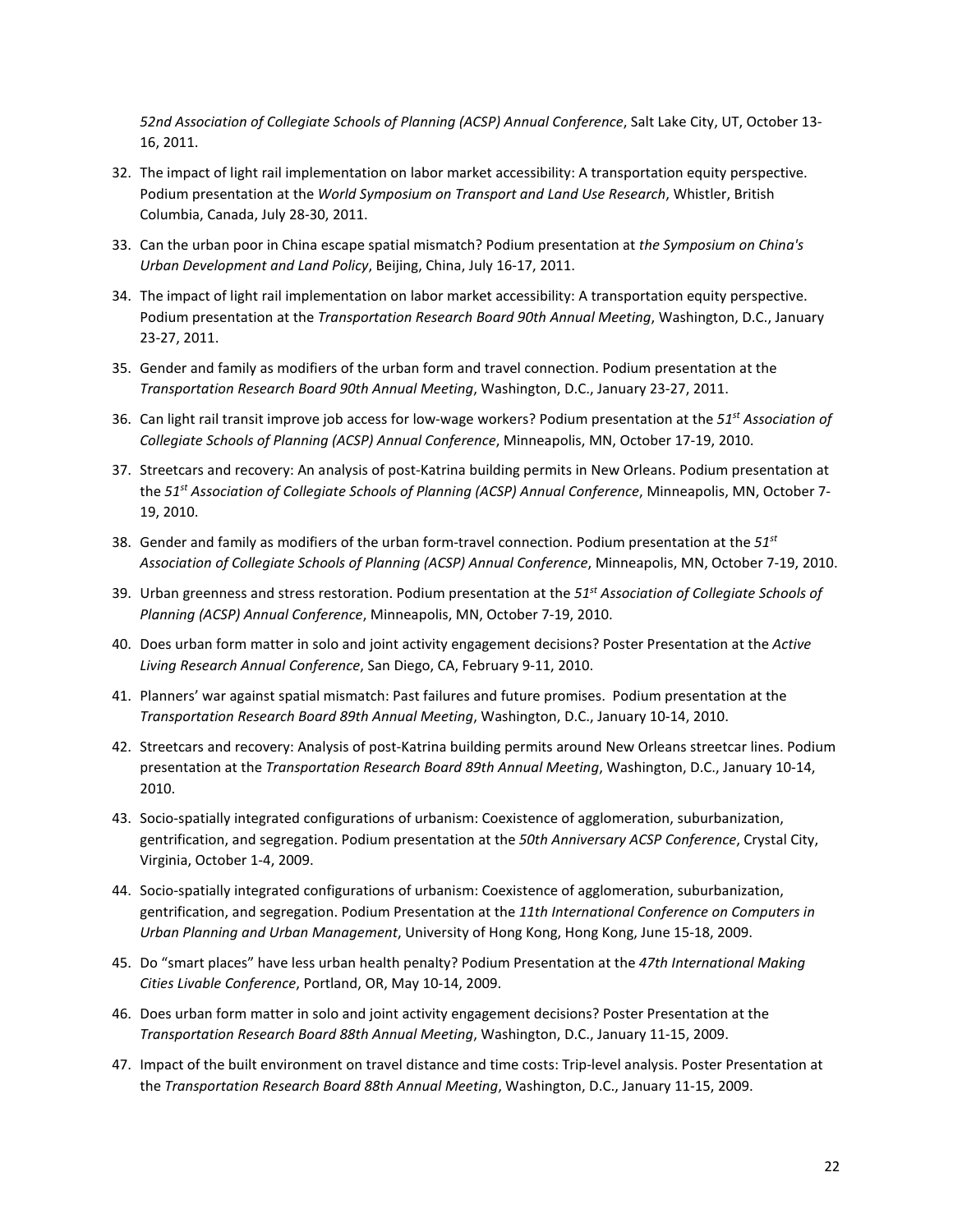- 48. The role of dynamic information in supporting travel behavior changes: A two-stage travel decision process. Podium Presentation at the *Transportation Research Board 88th Annual Meeting*, Washington, D.C., January 11-15, 2009.
- 49. Portland's urban health penalty continues a decade-long decline: Has growth management played a role? Podium Presentation at the *Joint ACSP-AESOP Conference*, Chicago, IL, July 6-11, 2008.
- 50. Economic impact of traffic incidents on businesses. Poster Presentation at the *Transportation Research Board 87th Annual Meeting*, Washington, D.C., January 13-17, 2008.
- 51. Urban form, individual spatial footprints, and travel: Case-study of the Triangle area in North Carolina. Podium Presentation at the *Transportation Research Board 87th Annual Meeting*, Washington, D.C., January 13-17, 2008.
- 52. Evaluation of the Miami-Dade pedestrian safety demonstration project. Podium Presentation at the *Transportation Research Board 87th Annual Meeting*, Washington, D.C., January 13-17, 2008.
- 53. Household excess travel and neighborhood characteristics: Case of the Triangle area in North Carolina. Poster Presentation at the *Transportation Research Board 87th Annual Meeting*, Washington, D.C., January 13-17, 2008.
- 54. What do Intelligent Transportation Systems publications and patents tell us? Poster Presentation at the *Transportation Research Board 86th Annual Meeting*, Washington, D.C., January 21-25, 2007.
- 55. What can activity engagement tell us about daily drive time and walking time? Poster Presentation at the *Transportation Research Board 86th Annual Meeting*, Washington, D.C., January 21-25, 2007.
- 56. What exacerbates injury and harm in car-SUV collisions? Poster Presentation at the *Transportation Research Board 85th Annual Meeting*, Washington, D.C., January 22-26, 2006.
- 57. Do physical neighborhood characteristics matter in predicting traffic stress and health outcome? Podium Presentation *at the ACSP Conference*, Kansas City, MO, October 27-30, 2005.

## **Teaching**

## *Courses Taught*

#### **University of Minnesota**

PA 8005: Doctoral Research Seminar in Public Affairs

PA 8006: Current Research in Public Affairs: Topics, Approaches, and Cultures

PA5209: Urban Planning for Health Equity (Graduate-Level; Lecture/Lab)

PA 5880: Planning for China's Urban Billion (Graduate-Level; study abroad)

PA 5290: American Cities by Rail (Graduate-Level; Lecture/Lab)

PA/CE 8202: Networks and Places (Graduate-Level; Lecture/Lab)

PA 5211: Urban Land Use Planning (Graduate-Level; Lecture/Lab)

PA 5271: GIS Applications in Planning and Policy Analysis (Graduate-Level; Lecture/Lab)

PA 8081: Urban Park Planning and Public Health (Graduate-Level; Lecture/Workshop)

*Students in this class won the 2011 Lloyd B. Short Award—the Humphrey School-wide award given to the best*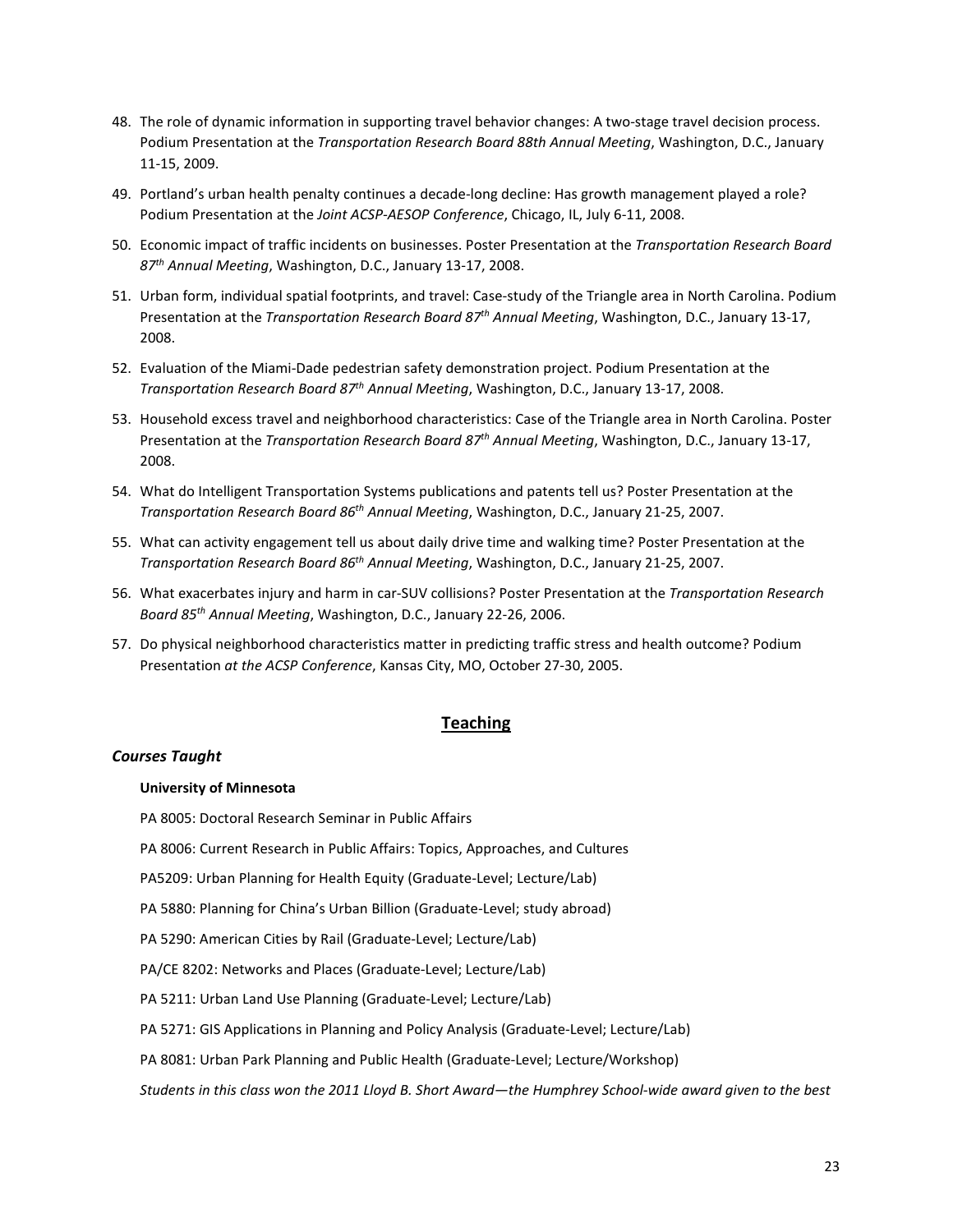*student project of the year.*

#### **University of Illinois at Chicago**

UPP 561: Urban Transportation Planning II: Policy Analysis (Graduate-Level; Lecture)

UPP 562: Urban Transportation Planning III: Laboratory (Graduate-Level; Lecture/Lab)

UPP 503: Data Analysis for Planning and Management (Graduate-Level; Lecture/Lab)

#### **University of North Carolina at Chapel Hill**

GIS Workshop (Graduate-Level; Lab)

PLAN247: Solving Urban Problems (Undergraduate-Level; Lecture)

#### *Guest lectures*

#### **University of Minnesota**

PubH 6079: Obesity and Eating Disorders

PA 8203: Neighborhood Revitalization: Theories and Strategies

PA 5590: Economic Competitiveness: Firms, Clusters and Economic Development

PA 5231: Transit Planning and Management

PA 8204: Creating Good Work: Economic and Workforce Development

PA 8081(7): State and Local Economic Development Strategies Workshop

CE3201: Introduction to Transportation Engineering

#### *Directed Studies*

#### **Thesis and Professional Paper Committees (Chair)**

Kirti Das, *Neighborhood Environments and Subjective Well-Being*. PhD Thesis in Public Affairs, 2020.

Andrew Guthrie. *Suitability for and Active Promotion of Equitable Transit-Oriented Development.* PhD Thesis in Public Affairs, 2017

Andrew Guthrie. *Streetcars and Recovery: Analysis of Post--Katrina Building Permits around New Orleans Streetcar Lines*. Master Thesis in Urban and Regional Planning, 2010.

Yifei Wang. *Master Plan of Waterworks, Atlanta*. Professional Paper in Urban and Regional Planning, 2008.

#### **Thesis and Professional Paper Committees (Member)**

Roland Brown. *Statistical Methods for Smartphone Sensor Data*. PhD Thesis in Biostatistics, University of Minnesota, 2020.

Ania McDonnell. *Gender Mainstreaming for Planners*. Professional Paper in Urban Planning, 2020.

Mengying Cui. *Full cost analysis of accessibility*. PhD Thesis in Civil Engineering, University of Minnesota, 2015.

Chelsey Palmateer. *Designs for Justice Impacts of Accessibility and Equity Objectives on Network Design*. PhD Thesis in Civil Engineering, University of Minnesota, 2016.

Huyen Le. *Emotional Agents: Modeling Satisfaction, Habit, Attitude, and Perceptions in Travel Behavior*. PhD Thesis in Civil Engineering, Virginia Tech, 2016.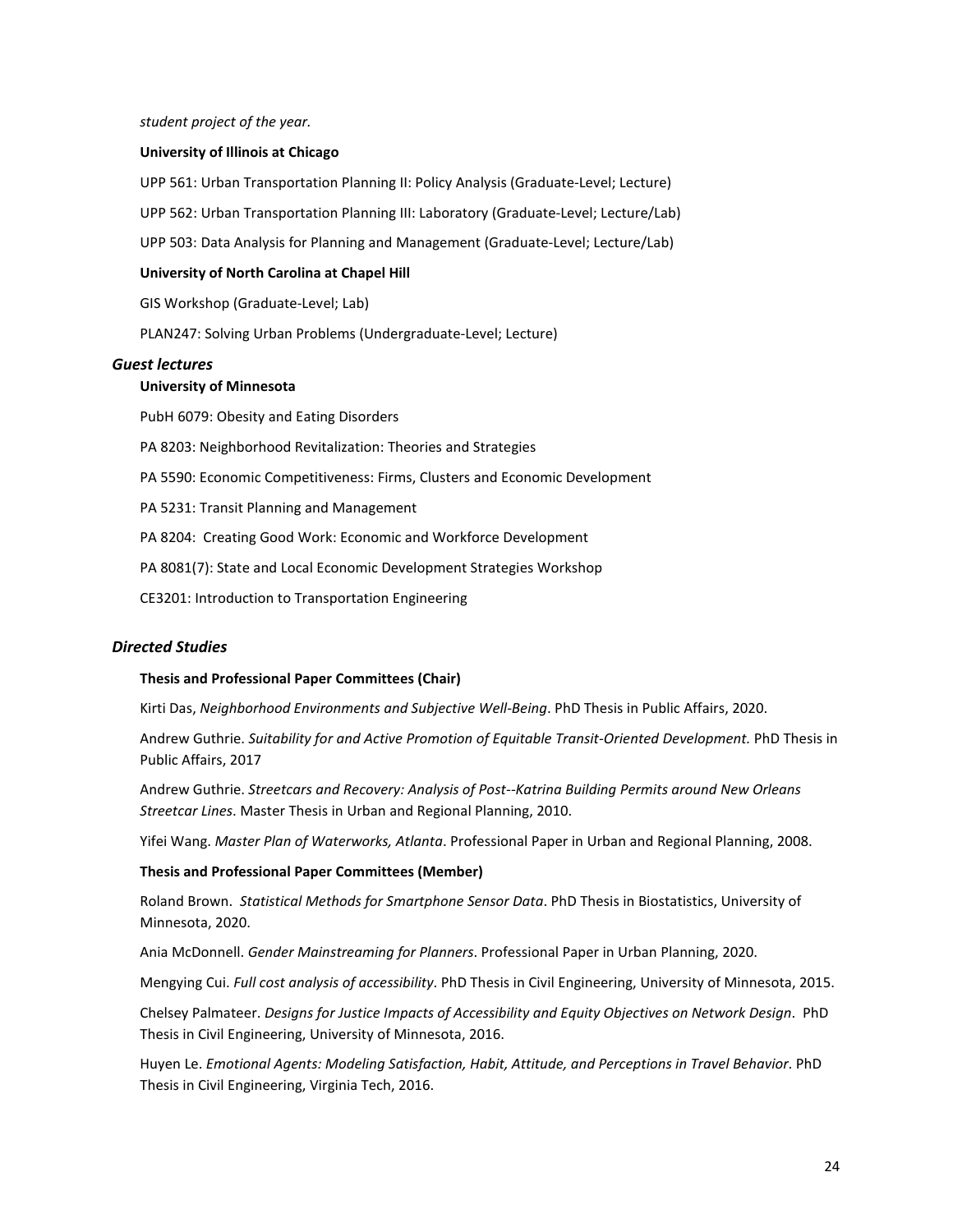Nikhil Menon. *Autonomous Vehicles: An Empirical Assessment of Consumers' Perceptions, Intended Adoption, and Impacts on Household Vehicle Ownership*. PhD Thesis in Civil Engineering, University of South Florida, 2017.

Andrew Owen. *Modeling the Commute Mode Share of Transit Using Continuous Accessibility to Jobs.* Master Thesis in Civil Engineering, 2013.

Qian Chen. *Analyzing the Economic Growth Data via Time-Varying Gaussian Graphical Models.* Master Thesis in Statistics, 2013.

Christopher Pulley. *Active Commuting in a District with a School Choice Policy*. Master Thesis in Epidemiology, 2013.

Xiaoyu Liu. *Study of Green Building Rating System in China Architectural Market*. Professional Paper in Architecture, 2013.

Anupam Srivastava. *Developing a New Density-Based Ramp Metering for Minnesota Freeways*. Master Thesis in Civil Engineering, 2011.

Aaron Wood. *Preserving Vernacular Architecture in Historic Tourist Destinations*. Master Thesis in Historic Preservation, 2011.

Nicole Armstead. *Historic Farmland Preservation*. Master Thesis in Architecture, 2011.

Libby Jensen. *Rural Green Space and Impacts on Physical Activity*. Master Thesis in Epidemiology, 2010.

Kevin Kuppe. *Non-Motorized Transit Oriented Development: The Case of the Harrison Neighborhood in Minneapolis*. Professional Paper in Landscape Architecture, 2010.

Pavithra Parthasarathi. *The Influence of Network Structure on Travel Behavior*. Ph.D. Dissertation in Civil Engineering, 2010.

Shawn Pearson. *Red Ribbon Ride Re-Routing Report*. Professional Paper in Urban and Regional Planning, 2009.

#### **Independent Studies**

Bao Han, Transportation Barriers in Areas of Concentrated Poverty, 2017

Yue Yue, The Methodologies in Cost-Benefit Studies toward Railways, 2017

Marina Reutler. Waiting Area Environments and Waiting Time Perception at Transit Stops. Summer 2015.

Adam Gardner. Evaluating Transit Organizational Complexity. Summer 2015.

Andrew Freerks. *An Examination of the Oakdale Bus Rapid Transit Station Area*. Spring 2013.

Laura Eash. *The Opportunities and Challenges of Updating Sun Ray Shopping Center*. Fall 2011.

Andrew Lee. *Small Commercial Node Analysis*. Fall 2011.

Spencer Agnew. *Evaluate Good Urban Form Using GIS*. Spring 2010.

Elizabeth Shevi. *A Practitioner's Journey through Implementing a Municipal Ordinance*. Fall 2008.

## **Service**

## *Departmental*

2019-Present Ph.D. Program Director, Humphrey School, UMN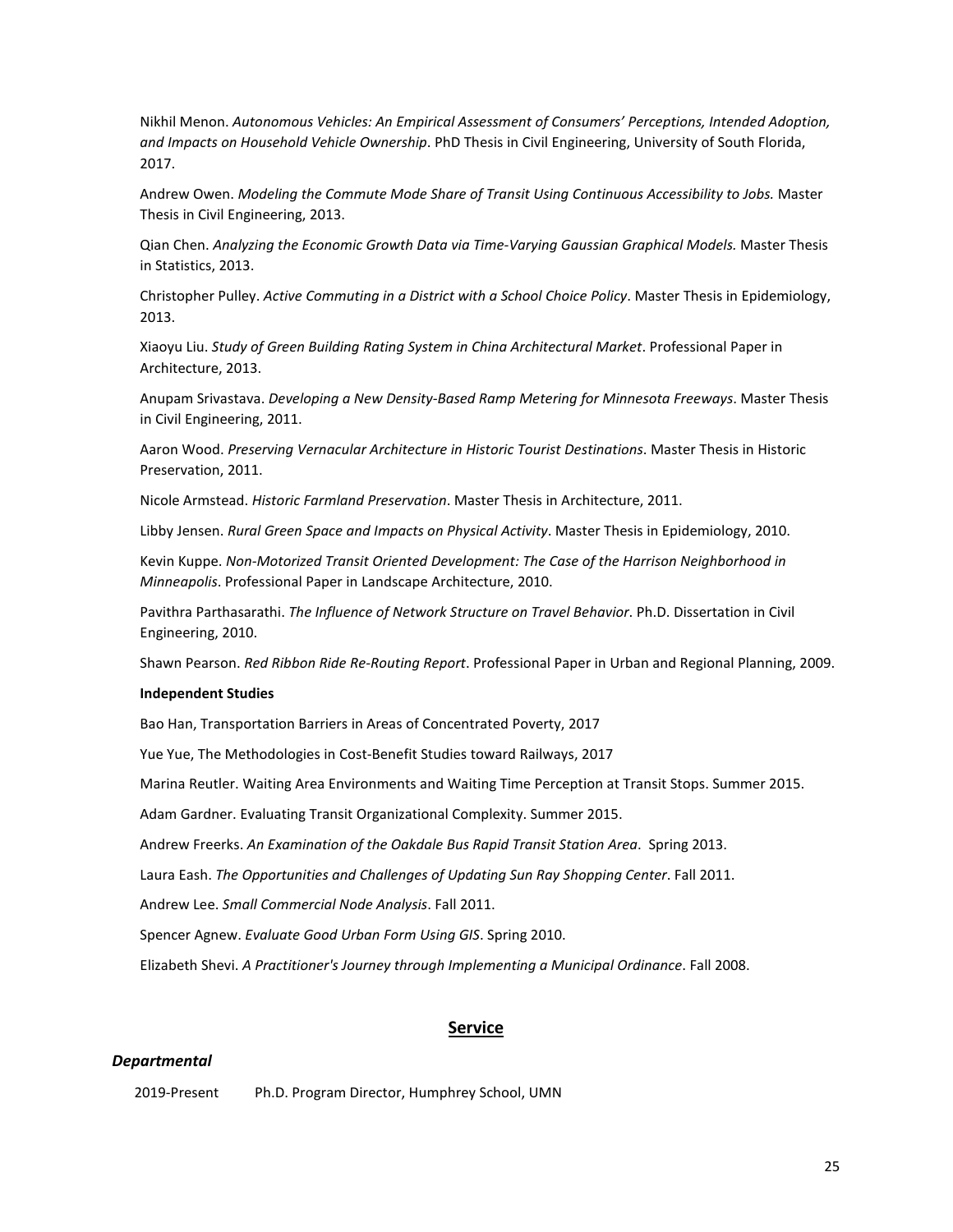| 2019-Present | Chair, PhD Committee, Humphrey School, UMN                                                                              |
|--------------|-------------------------------------------------------------------------------------------------------------------------|
| 2021-Present | Member, Dean Search Committee, Humphrey School, UMN                                                                     |
| 2019-Present | Elected Member, Merit Review Committee, Humphrey School, UMN                                                            |
| 2019         | Chair, STEP Faculty Search Committee, Humphrey School, UMN                                                              |
| 2017-2019    | Member, Admission Committee, Humphrey School, UMN                                                                       |
| 2017-2019    | Member, Curriculum Committee, Humphrey School, UMN                                                                      |
| 2017         | Member, STEP Faculty Search Committee, Humphrey School, UMN                                                             |
| 2017         | Interim Director, Urban and Regional Planning Program, Humphrey School, UMN                                             |
| 2016-2019    | Elected Member, Promotion and Tenure Committee, Humphrey School, UMN                                                    |
| 2016         | Member, Strategic Refresh Committee, Humphrey School, UMN                                                               |
| 2014-2017    | Member, PhD Committee, Humphrey School, UMN                                                                             |
| 2014-2015    | Member, Urban and Regional Planning Faculty Search Committee, Humphrey School, UMN                                      |
| 2012-2015    | Member, Fellows Merit Committee, Humphrey School, UMN                                                                   |
| 2012-2015    | Member, Diversity Committee, Humphrey School, UMN                                                                       |
| 2012         | Member, Faculty Research Seminars Committee, Humphrey School, UMN                                                       |
| 2010-2011    | Member, Admission Committee, Humphrey School, UMN                                                                       |
| 2010         | Member, Bolan Award Committee, Humphrey School, UMN                                                                     |
| 2009         | Member, Einsweiler award Committee, Humphrey School, UMN                                                                |
| 2008-2017    | Concentration Chair, Land Use and Urban Design, Master of Urban and Regional Planning<br>Program, Humphrey School, UMN. |
| 2008-present | Faculty Panelist, Prospective Student Information Session, Humphrey School, UMN                                         |
| 2008-present | Faculty Panelist, Diversity Weekend, Humphrey School, UMN                                                               |
|              |                                                                                                                         |

# *University*

| 2020-Present | Member, Campus Master Plan Advisory Committee, UMN                                  |
|--------------|-------------------------------------------------------------------------------------|
| 2020-Present | Member, China Center Advisory Council, UMN                                          |
| 2018-present | Member, Senate Committee on Committees, UMN                                         |
| 2015-present | Director, Global Transit Innovations Program, UMN                                   |
| 2016-2017    | Scholar in Residence, Urban Research and Outreach-Engagement Center, UMN            |
| 2016-2017    | Member, Public Engagement Plan Committee, UMN                                       |
| 2012-2014    | Member, System-wide Sustainability Committee, UMN                                   |
| 2011         | Member, Judd Fellowship Review Panel, Office of International Programs, UMN.        |
| 2010-2012    | Member, Global Spotlight Advisory Committee, Office of International Programs, UMN. |
| 2008-2011    | Member, Planning and Environment Council, Center for Transportation Studies, UMN.   |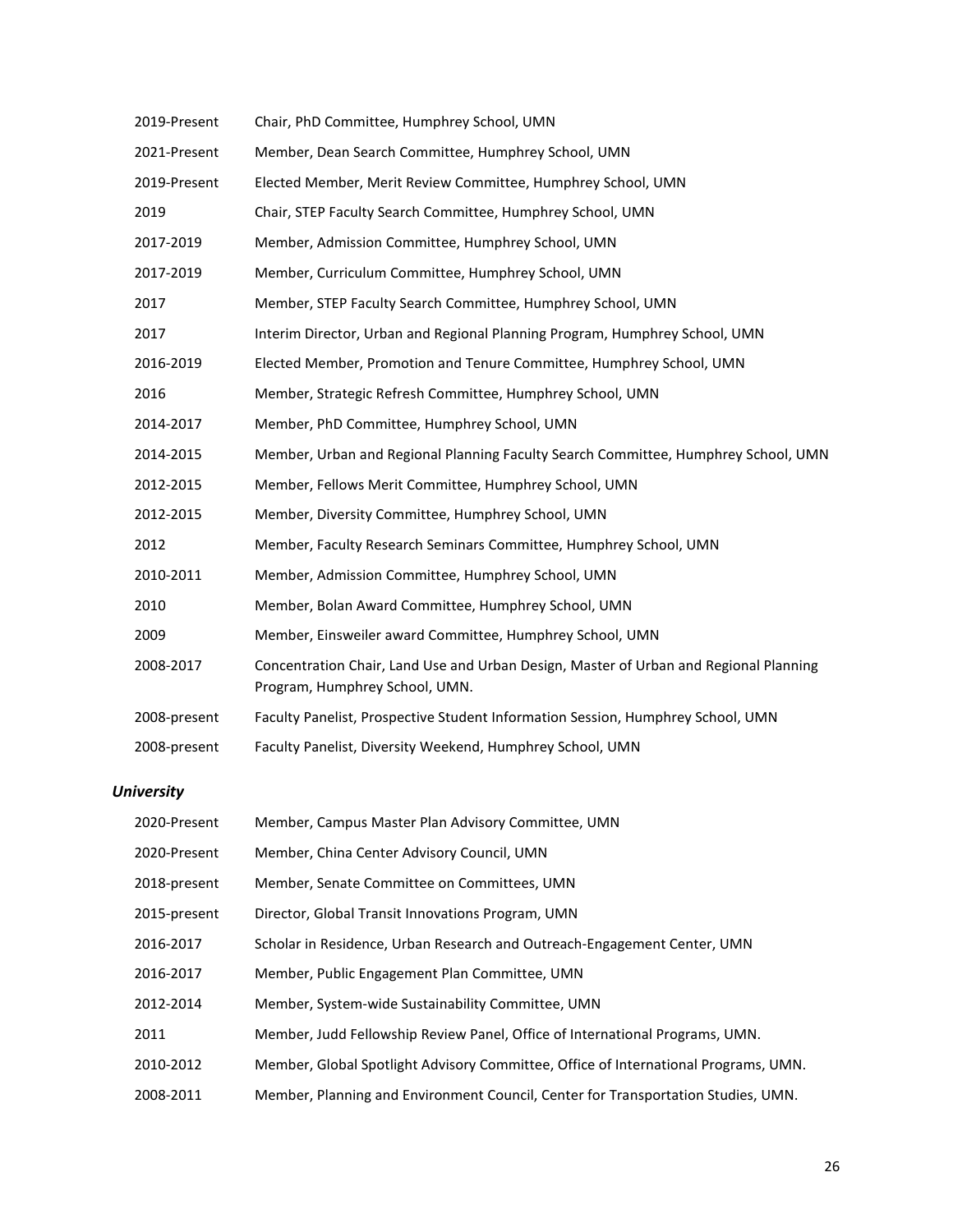2008-2011 Member, Research Conference Planning Committee, Center for Transportation Studies, UMN.

#### *Professional*

## **Editorial**

Managing Editor, Urban Studies, 2020-present; Editor, Urban Studies, 2018-2020 Editor-in-Chief, Journal of Transport and Land Use (JTLU), 2019-present; Editor, JTLU, 2015-2019 Editorial Board Member, International Journal of Sustainable Transportation, 2015-present Editorial Board Member, Transportation Letters, 2016-present **Journal Article Review** American Journal of Preventive Medicine BMJ OPEN (British Medical Journal) Computers, Environment and Urban Systems Environment and Behavior Environment and Planning B: Planning and Design Evaluation and Program Planning Geocarto International Habitat International Housing Policy Debate International Journal of Sustainable Transportation International Journal of Environmental Research and Public Health Landscape and Urban Planning Journal of Advanced Transportation Journal of American Planning Association Journal of Community Engagement and Higher Education Journal of Geographical Systems Journal of Health and Place Journal of Planning and Education Research Journal of Planning Literature Journal of Regional Science Journal of Transport and Land Use Journal of Transport Geography Journal of Urban Geography Journal of Urban Health Journal of Urban Planning and Development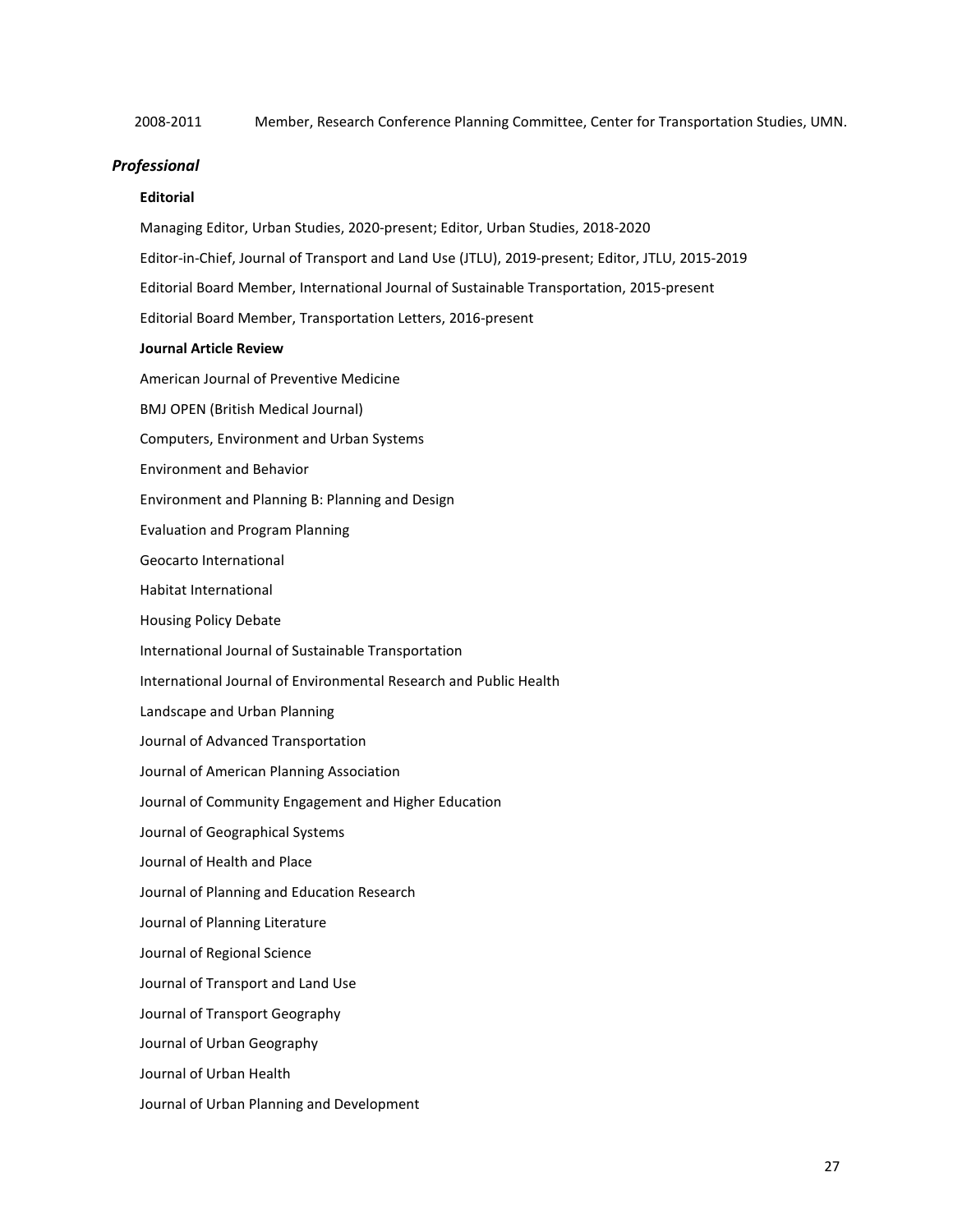Medicine & Science in Sports & Exercise

**Pediatrics** 

Science of the Total Environment

Social Forces

Social Science and Medicine

The Social Science Journal

Transportation

Transportation Letters

Transport Policy

Transportation Research Part A

Transportation Research Part C

Transportation Research Record

Urban Studies

#### **Grant Proposal and Research Report Review**

National Science Foundation of China, 2021

Transit Cooperative Research Program, 2016-2017

National Science Foundation Geography and Spatial Sciences Program, 2012-2015

The City University of New York Collaborative Incentive Grant Program, 2014

U.S. Department of Agriculture State Agriculture Experiment Stations Research Program, 2012

New Zealand Ministry of Science and Innovation, 2012

University of California Transportation Center, 2009, 2012, 2013

University of Florida Center for Multimodal Solutions for Congestion Mitigation, 2012

The Brookings Institution, 2011

Mineta Transportation Institute, 2010

University of Illinois at Chicago Campus Research Board, 2008

#### **Conference Paper and Abstract Review**

COTA International Conference of Transportation Professional

Transportation Research Board Annual Meeting (including Rail Transit Committee; Social and Economic Factors of Transportation Committee; Transportation and Land Development Committee; Women's Issues in Transportation Committee; Traveler Behavior and Values Committee; Travel Survey Methods Committee), 2005-2016

International Conference on Women's Issues in Transportation

International Conference on Travel Behavior Research

Association of Collegiate Schools of Planning Annual Conference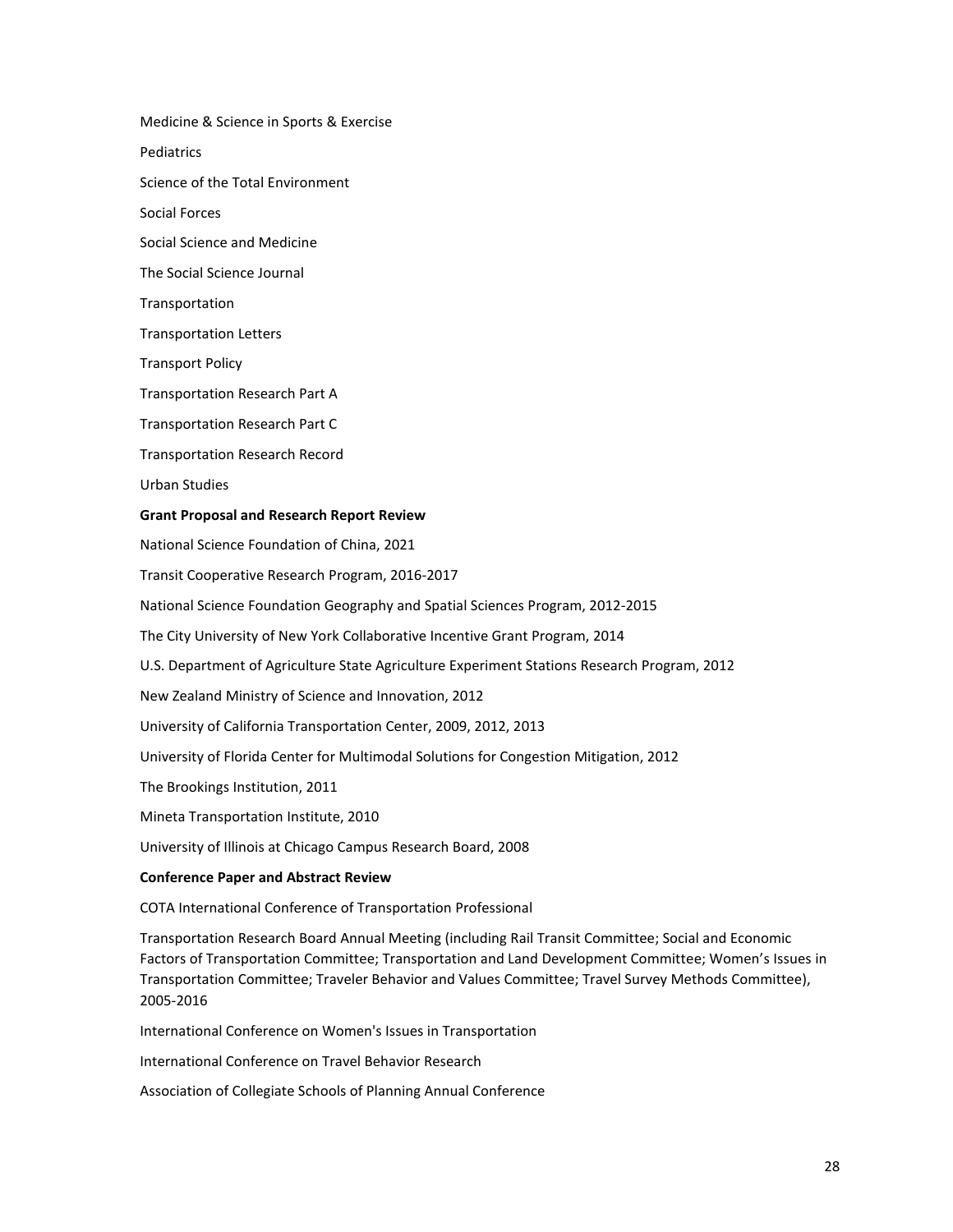American Planning Association Minnesota Conference

International Association for China Planning Conference

World Society for Transport and Land Use Research Conference

Transportation Research Conference

#### **Conference Organizing and Moderating**

Conference Co-Chair, World Symposium on Transport and Land Use Research 2020, Portland, Oregon. August 9-13, 2021

Workshop Co-Organizer, 2021 Association of Collegiate Schools of Planning Administrator's Conference Global Planning Education Workshop, March 12, 2021

Theme Leader and Scientific Committee Member, World Symposium on Transport and Land Use Research 2017, Brisbane, Australia. July 3-6, 2017.

Sustainability Working Group Member, WIiT Paris 2014: Women's Issues in Transportation, Paris, France. April 14-16, 2014.

Scientific Committee Member, The 13th Computers in Urban Planning and Urban Management Annual Conference, Utrecht, the Netherlands. July 2-5, 2013.

Discussant, Transit: What Would Hubert Do? Policy Discussion Event featuring the Humphrey Policy Legacy, Minneapolis, MN. February 9, 2011

Moderator/Discussant, Perspectives on Climate Change, Will Steger Foundation US-China Event, Minneapolis, MN. December 10, 2010

Lead Conference Organizer, Minnesota Futures Symposium: Blueprint for a Green, Healthy, and Livable Future, Minneapolis, MN. April 30, 2010

Session Moderator/Discussant, Travel Behavior and Sustainable Transportation, the 51st Association of Collegiate Schools of Planning Annul Conference, Minneapolis, MN. October 10, 2010

#### **Professional Leadership and Membership**

Co-Chair, Global Planning Education Committee, Association of Collegiate Schools of Planning, 2019-Present

Elected Treasurer and Board Member, World Society for Transport and Land Use Research, 2011-present

Secretary and Member, Transportation Research Board Rail Transit Committee, 2016-2020

Member, Transportation Research Board Social and Economic Factors of Transportation Committee, 2015 present

Member, Chinese Overseas Transportation Association, 2015-present

Member, International Association for China Planning, 2009-present

Member, Association of Collegiate Schools of Planning, 2009-present

Member, North American China Overseas Transportation Association, 2006-2010

Member, Transportation Research Board, 2004-present

Member, American Planning Association (Founding Member of the Transportation Planning Division Research Committee), 2004-present